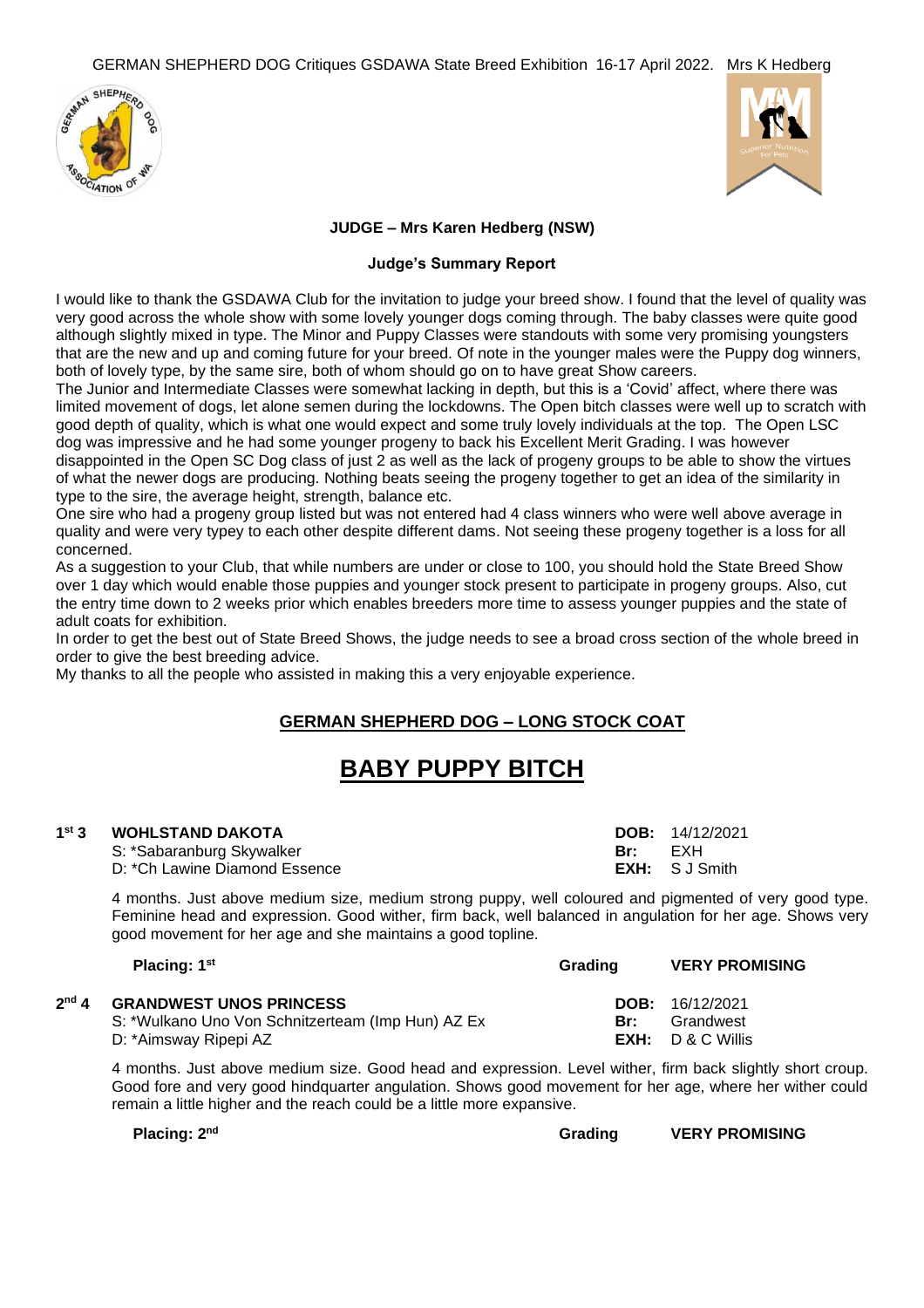#### **SCR 1 SABARANBURG XENA DOB:** 26/10/2021

- S: \*Salvatore vom Grafenwald (Imp Deu) **Br:** EXH
- D: \*Sabaranburg Vivacious **Exh:** B & L Lubbock

#### **Placing: SCRATCHED**

#### **SCR 2 WOHLSTAND CHENOA DOB:** 14/12/2021

**2**

**4**

- S: \*Sabaranburg Skywalker **Br: EXH:** SJ Smith **Br: SI Smith Br: SI Smith Br: SI Smith Br: Bruche** Br: **Bruche** Br: **Bruche** Br: **Bruche** Br: Bruche
- D: \* Ch Lawine Diamond Essence

### **Placing: SCRATCHED**

### $1 \_3 \_2 \_4 \_4$

# **GERMAN SHEPHERD DOG - STOCK COAT**

# **BABY PUPPY BITCH**

| 1 <sup>st</sup> 9 | <b>VOLSCARO NUNNAYABIZNIS (AI)</b> |      | <b>DOB:</b> $12/12/2021$ |
|-------------------|------------------------------------|------|--------------------------|
|                   | S: Vadim vom Aurelius (Imo Deu)    | Br:  | FXH                      |
|                   | D: Seigen Berry Lucious ET         | Exh: | T Roberts / L Pearson    |

4 Months. Well pigmented bitch with feminine head and expression, correct dark eye. Level wither, firm back, slightly short croup. Good fore and very good hindquarter angulation. The upper arm is of very good length, but steep. During movement, shows well balanced movement for her age and maintains a good topline.

| Placing: 1 <sup>st</sup>               | Grading: | <b>VERY PROMISING</b>    |
|----------------------------------------|----------|--------------------------|
| nd 5 SABARANBURG XIMIRA                |          | <b>DOB:</b> $26/10/2021$ |
| S: *Salvatore vom Grafenwald (Imp Deu) | Br:      | FXH                      |
| D: *Sabaranburg Vivacious              | Exh:     | B & L Lubbock            |

5.5 Months. Large, medium strong bitch of very good type. Good head and expression with good dark eye. Good wither, firm back, slightly short croup. Good fore and very good hindquarter angulation. During movement shows good ground covering gait where the reach could be more effective.

| Placing: 2 <sup>nd</sup> |                                  | Grading: | <b>VERY PROMISING</b>  |
|--------------------------|----------------------------------|----------|------------------------|
| 3 <sup>rd</sup> 8        | <b>VOLSCARO LA DI DA</b>         |          | <b>DOB:</b> 09/12/2021 |
|                          | S: Gewalt Tennessee Drummer (AI) | Br:      | FXH                    |
|                          | D: Volscaro Ricraf Raffy         | Exh:     | T Roberts / L Pearson  |

4 Months. Medium size, medium strong bitch. Good head and expression with correct dark eye. Level wither, firm back, slightly short croup. Good fore and very good hindquarter angulation. During movement shows very good ground covering gait with good drive. During the class, her lack of training did not help.

|                 | Placing: $3rd$                         | Grading: | <b>VERY PROMISING</b>    |
|-----------------|----------------------------------------|----------|--------------------------|
| <sup>th</sup> ፍ | <b>SABARANBURG XZARA</b>               |          | <b>DOB:</b> $26/10/2021$ |
|                 | S: *Salvatore vom Grafenwald (Imp Deu) | Br:      | FXH                      |
|                 | D: *Sabaranburg Vivacious              |          | $Exh: B & L$ Lubbock     |

5.5 Months. Well above medium size, medium strong, well coloured and well pigmented bitch. Nice feminine head and expression with correct dark eye. Good wither, firm back, slightly short croup. Good fore and hindquarter angulation. Shows good ground covering movement for her age. During the class, this puppy hunched over the topline and could not expand due to soreness.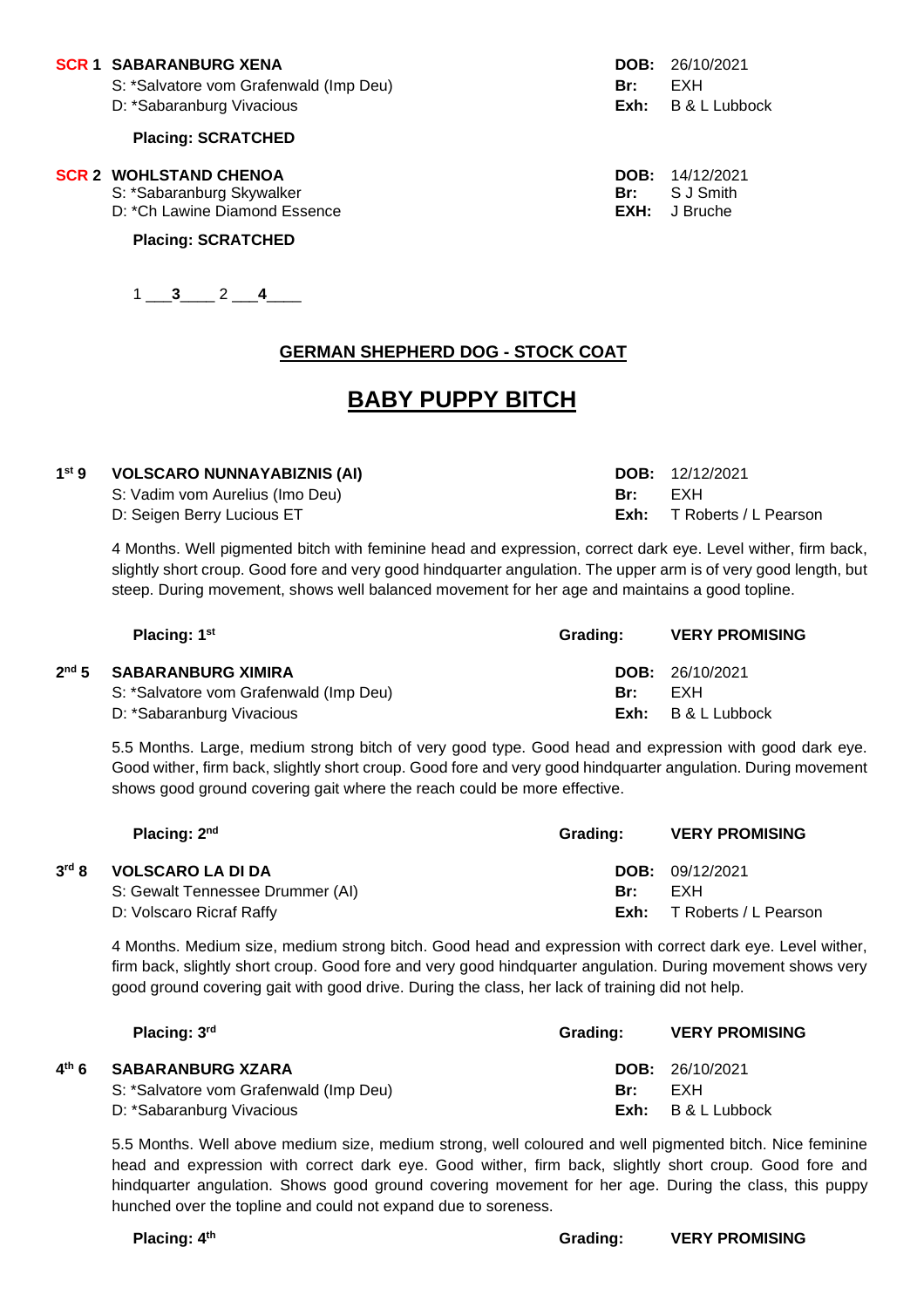### **5 th 10 VOLSCARO MINNI (AI) DOB:** 12/12/2021

S: Vadim vom Aurelius (Imo Deu) **Br:** EXH

4 Months. Just medium strong, well pigmented. Very good head and expression with correct dark eye. Good wither, firm back, slightly short croup. Good length of upper arm, but slightly steep, good hindquarter. During movement shows good ground covering movement for her age. Again training was lacking in this bitch at this age.

|     | <b>VERY PROMISING</b>                                       |
|-----|-------------------------------------------------------------|
| Br: | <b>DOB:</b> 26/12/2021<br>S Smith<br><b>EXH:</b> J Sorenson |
|     | Grading:                                                    |

3.5 Months. Just medium size, slightly fine bitch of good type. Good head and expression with dark eye. Level wither, firm back, slightly short croup. Good fore and very good hindquarter angulation. Upper arm slightly short and slightly steep. Shows good movement, with good drive, slightly restricted in reach. Presented light on in condition.

| Placing: 6th | Grading | <b>VERY PROMISING</b> |
|--------------|---------|-----------------------|
|              |         |                       |

### **SCR 7 GRANDWEST TEANA DOB:** 12/11/2021

S: \*Grandwest Ulando AZ Ex **Br:** Grandwest Ulando AZ Ex

D: \*Iccara Bad News AZ **Exh:** D & C Willis

**Placing: SCRATCHED**

1 \_\_\_**9**\_\_\_\_ 2 \_\_\_**5**\_\_\_\_ 3 \_\_\_\_**8**\_\_\_\_ 4 \_\_\_**10**\_\_\_\_\_ 5 \_\_\_\_**6**\_\_\_\_ 6\_\_\_\_**11**\_\_\_\_

### **GERMAN SHEPHERD DOG – LONG STOCK COAT**

# **BABY PUPPY DOG**

| 1st 13 WOHLSTAND ANAKI        |       | <b>DOB:</b> $14/12/2021$ |
|-------------------------------|-------|--------------------------|
| S: *Sabaranburg Skywalker     | – Rr∙ | FXH                      |
| D: *Ch Lawine Diamond Essence |       | <b>EXH:</b> SJ Smith     |

4 Months. Above medium size, very well coloured and pigmented dog. Very good head and expression with dark eye. Good wither firm back, slightly short croup. Good fore and very good hindquarter angulation. The upper arm is of good length but just slightly steep. Shows very good movement for his age with very good drive and maintains a very good topline.

| <b>VERY PROMISING</b> |
|-----------------------|
|                       |
|                       |
| T Roberts / L Pearson |
|                       |

4 Months. Strong, substantial masculine puppy with very good head and expression and correct dark eye. Level wither, firm back, very good length and lay of the croup. Good fore and very good hindquarter angulation where the upper arm is slightly steep. Shows very good movement for his age, with good reach and very good drive.

| Placing: $2nd$                                                                                                   | Grading: | <b>VERY PROMISING</b>                                        |
|------------------------------------------------------------------------------------------------------------------|----------|--------------------------------------------------------------|
| 3rd 14 GRANDWEST UNOS GOLDEN RAPPA<br>S: *Wulkano Uno Von Schnitzerteam (Imp Hun) AZ Ex<br>D: *Aimsway Ripepi AZ | Br:      | <b>DOB:</b> $16/12/2021$<br>Grandwest<br>$EXH: D & C$ Willis |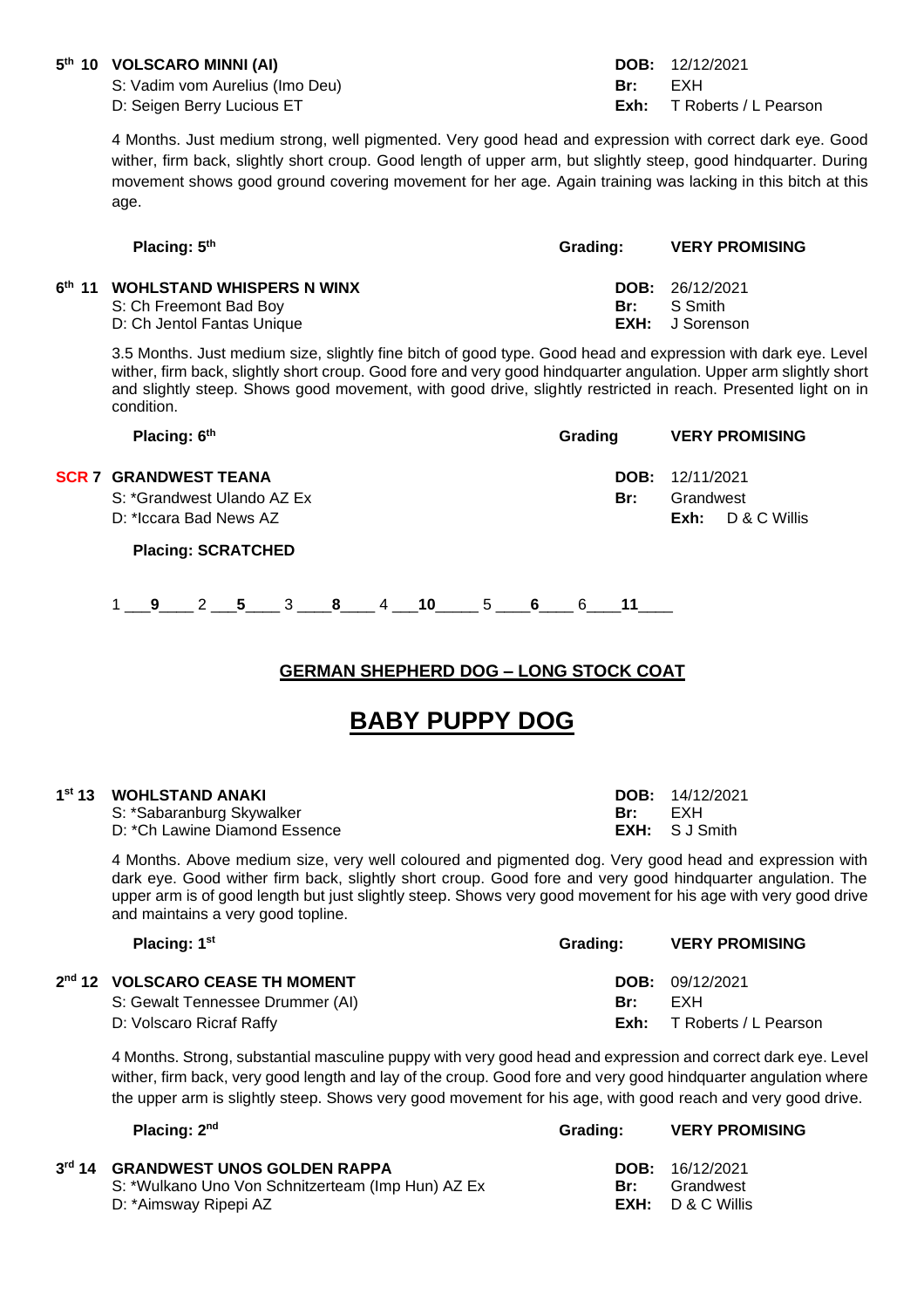4 Months. Medium size, medium strong dog. Good head and expression. Level wither, firm back, slightly short croup. Good forequarter angulation where the upper arm could be slightly longer and better angled, very good hindquarter angulation. Shows good movement for his age with good drive and where the reach could be more expansive.

**Placing: 3**

**rd Grading: VERY PROMISING**

1 \_\_\_**13**\_\_\_\_ 2 \_\_\_1**2**\_\_\_\_ 3 \_\_\_\_**14**\_\_\_\_

# **GERMAN SHEPHERD DOG - STOCK COAT**

# **BABY PUPPY DOG**

### **1 st 15 VOLSCARO GHOST (AI) DOB:** 12/12/2021

S: Vadim vom Aurelius (Imp Deu) **Br:** EXH D: Seigen Berry Lucious ET **Exh:** T Roberts / L Pearson

4 Months. Medium size, medium strong puppy of very good type. Very good head and expression, correct dark eye. Good wither, firm back, slightly short but well laid croup. Good fore and just slightly deep hindquarter angulation. The upper arm is of very good length but slightly steep. Shows very good ground covering movement and maintains a very good topline for his age.

| Placing: $1st$                                                                                                             | Grading: | <b>VERY PROMISING</b>                                      |
|----------------------------------------------------------------------------------------------------------------------------|----------|------------------------------------------------------------|
| 2 <sup>nd</sup> 16 GRANDWEST UNOS GOLDEN ACE<br>S: *Wulkano Uno Von Schnitzerteam (Imp Hun) AZ Ex<br>D: *Aimsway Ripepi AZ | Br:      | DOB: 16/12/2021<br>Grandwest<br>$EXH: \quad D \& C$ Willis |

4 months. Just medium size, medium strong, well pigmented baby puppy dog. Good head and expression with correct dark eye. Level wither firm back, good length and lay of croup. Good fore and very good hindquarter angulation where the upper arm could be a little bit longer and better angled. Shows good movement for his age where the reach could be more effective.

**Placing: 2**

1 \_\_\_**15**\_\_\_\_ 2 \_\_\_**16**\_\_\_\_

# **GERMAN SHEPHERD DOG – LONG STOCK COAT**

# **MINOR PUPPY BITCH**

| 1st 17 BABYAWN BEAUTY SUNDAE |     | <b>DOB:</b> $26/09/2021$ |
|------------------------------|-----|--------------------------|
| S: *Sabaranburg Skywalker    | Br: | EXH                      |
| D: Iccara Lady Stardust      |     | <b>Exh:</b> A Smith      |

6.5 Months. Medium size medium strong bitch of very good type and slightly stretched proportions Feminine head and expression with correct dark eye. Level wither, firm back, good length and lay of croup. Good fore and very good hindquarter angulation, upper arm is slightly short and slightly steep. Steps slightly close behind and correct in front. During movement shows good ground covering gait with powerful drive and where the reach should be more expansive at the fast gait.

**Placing: 1**

**st Grading: VERY PROMISING**

1 \_\_\_**17**\_\_\_

**nd Grading VERY PROMISING**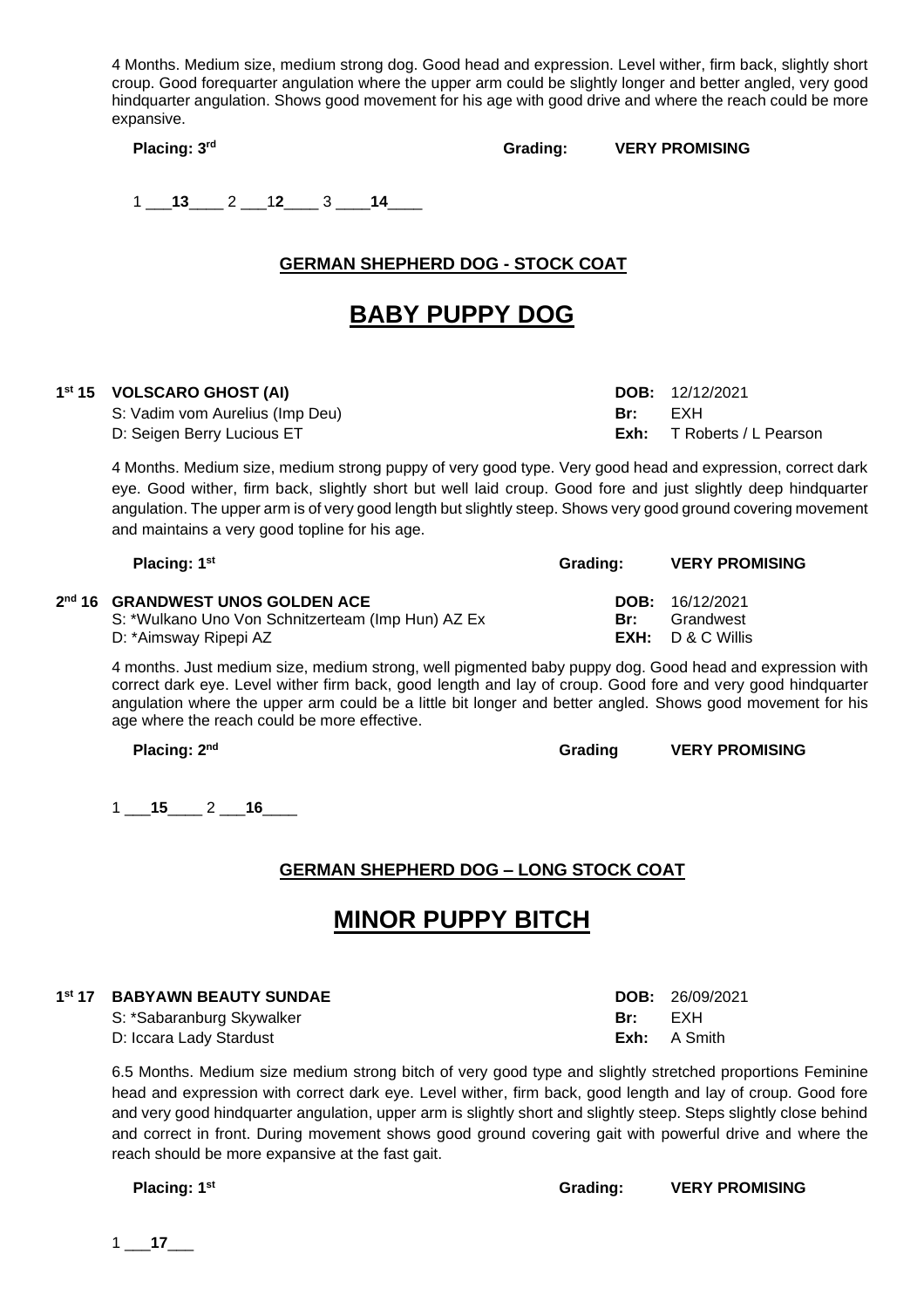### **GERMAN SHEPHERD DOG –STOCK COAT**

# **MINOR PUPPY BITCH**

| 1 <sup>st</sup> 23 JARRAHHAUS PAINT IT BLACK       |     | <b>DOB:</b> 10/08/2021 |
|----------------------------------------------------|-----|------------------------|
| S: *Wulkano Uno von Schnitzerteam (Imp Hun) AZ Ex. | Br: | FXH                    |
| D: Madroddish The Bitch Is Back                    |     | <b>Exh:</b> R Spencer  |

8 Months. Medium size, medium strong bitch of very good type and slightly stretched proportions. Very good head and expression. Level wither, firm back, very good length and lay of croup. Very good fore and hindquarter angulation, upper arm is of very good length and slightly steep. Steps slightly close behind, correct in front. During movement shows very good ground covering gait and maintains a very good top line.

| Placing: 1 <sup>st</sup>   | Grading: | <b>VERY PROMISING</b>             |
|----------------------------|----------|-----------------------------------|
| 2nd 18 GEWALT JUST CRUISIN |          | <b>DOB:</b> 18/07/2021            |
| S: *Ch Schaeferhund Xesko  | Br:      | <b>Gewalt German Shepherds</b>    |
| D: Gewalt Pink Panther     |          | <b>Exh:</b> H Sweeney / H Bondaro |

Almost 9 Months. Large, medium strong, slightly stretched bitch of very good type. Very good head and expression with correct dark eye. Good wither, firm back, good length and lay of croup. Good fore and very good hindquarter angulation. The upper arm, while of very good length is very steep. Steps correct front and rear, still slightly loose hocks and elbows. Shows very good ground covering movement, reach could be slightly freer.

| Placing: 2nd                                       | Grading: | <b>VERY PROMISING</b>   |
|----------------------------------------------------|----------|-------------------------|
| 3rd 22 FREIDENTAL WINTER STORM                     |          | <b>DOB:</b> 10/08/2021  |
| S: *Wulkano Uno von Schnitzerteam (Imp Hun) AZ ex. | Br:      | FXH                     |
| D: Maerceci Winter Soleil                          |          | <b>Exh:</b> N Humphries |

8 Months. Double P1 upper left. Just above medium size, medium strong bitch of very good type and just slightly stretched proportions. Very good head and expression. Good wither, firm back, just slightly short and just slightly steep croup. Good fore and very good hindquarter angulation. Upper arm of very good length, but steep. Steps slightly narrow behind, correct in front, hocks and elbows still to firm. Shows very good ground covering gait and maintains a very good topline. Still somewhat erratic in gait within the class.

| Placing: 3rd                          | Grading: | <b>VERY PROMISING</b>    |
|---------------------------------------|----------|--------------------------|
| 4th 25 COWBRY AINT SHE SWEET          |          | <b>DOB:</b> $07/10/2021$ |
| S: Salvatore vom Grafenwald (Imp Deu) | Br:      | EXH                      |
| D: Volscaro Baby Spice                | Exh:     | L Cowell                 |

6.5 Months. Just medium size, medium strong bitch of very good type and just slightly stretched proportions. Very good feminine head and expression with correct dark eye. Level wither, firm back, slightly short and well laid croup. Good fore and very good hindquarter angulation. The upper arm while of good length is very steep. Steps slightly close behind, hocks and elbows still to firm. During movement shows good ground covering gait, while maintaining a good topline,

| Placing: $4th$            | Grading: | <b>VERY PROMISING</b> |
|---------------------------|----------|-----------------------|
| 5th 24 VOLSCARO VALENTINA |          | DOB: 05/09/2021       |
| S: *Ch Schaeferhund Xesko | Br:      | FXH                   |
| D: *Seigen Honey Booboo   | Exh:     | T Roberts / L Pearson |

7.5 Months. Above medium size, just med strong puppy bitch. Good head and expression with medium eye colour. Good wither, firm back, slightly short but well laid croup. Good fore and very good hindquarter angulation. Upper arm of good length, but very steep. Steps close behind, correct in front, hocks and elbows still to firm. During movement shows good ground covering gait, however, the reach should be more effective.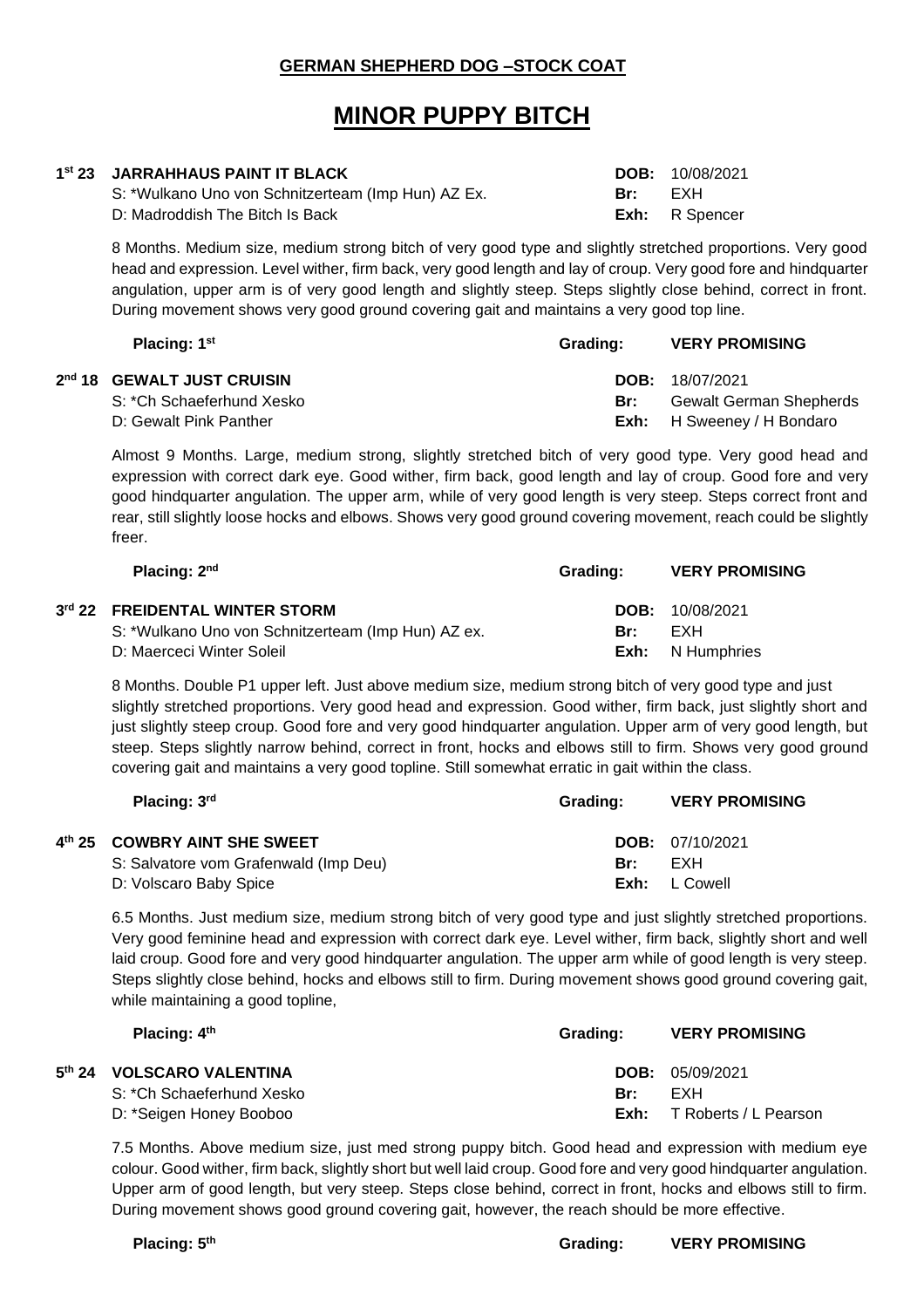#### **6 th 20 SHAYGAR KRYMBA PARIS TOO DOB:** 25/07/2021

S: \*Salvatore vom Grafenwald (Imp Deu) D: \*Shaygar Venetian Crystal

| DOB: | 25/07/2021       |
|------|------------------|
| Br:  | EXH              |
| Exh: | <b>JAK Smith</b> |

8.5 Months. Double P1 lower right. Just above medium size, medium strong bitch of very good type and proportions. Very good head and expression with correct dark eye. Level wither, firm back, slightly short but well laid croup., Good fore and very good hindquarter angulation. The upper arm could be slightly longer and better angled. During movement shows good ground covering gait and maintains a good topline. Hocks and elbows good for her age.

| Placing: 6th                           | Grading: | <b>VERY PROMISING</b> |
|----------------------------------------|----------|-----------------------|
| <b>SCR 19ALDERHAUS LADY LOLA</b>       | DOB:     | 24/07/2021            |
| S: *Salvatore vom Grafenwald (Imp Deu) | Br:      | EXH                   |
| D: *Alderhaus Crystal Evelyn           | Exh:     | P I Alder             |
| <b>SCRATCHED</b>                       |          |                       |
| <b>SCR 21 ALDERHAUS MOLLY MAGIC</b>    | DOB:     | 06/08/2021            |
| S: *Salvatore vom Grafenwald (Imp Deu) | Br:      | EXH                   |
| D: *Alderhaus Z For Zoe                | Exh:     | P I Alder             |
| <b>SCRATCHED</b>                       |          |                       |
|                                        |          |                       |

1 \_\_\_**23**\_\_\_\_ 2 \_\_\_**18**\_\_\_\_ 3 \_\_\_\_**22**\_\_\_\_ 4 \_\_\_**25**\_\_\_\_\_ 5 \_\_\_\_**24**\_\_\_\_6 \_\_\_\_**20**\_\_\_

# **GERMAN SHEPHERD DOG –LONG STOCK COAT**

# **MINOR PUPPY DOG**

**NIL**

# **GERMAN SHEPHERD DOG – STOCK COAT**

# **MINOR PUPPY DOG**

### **1 st 26 VOLSCARO SE LA VIE DOB:** 05/09/2021

S: \*Ch Schaeferhund Xesko **Br:** EXH D: \*Seigen Honey Booboo **Exh:** T Roberts / L Pearson

7 Months. Double P1 upper right. Medium size, medium strong dog of very good type and just slightly stretched proportions. Good head and expression. Good wither firm back, slightly short but well laid croup. Good fore and very good hindquarter angulation, where the upper arm is slightly short and steep. Steps slightly close behind, slightly loose in elbows. During movement displays very good ground covering gait with very good drive and maintaining a very good topline. Would like to see the reach more expansive on the fast gait.

**Placing: 1**

**st Grading: VERY PROMISING**

1 \_\_\_**26**\_\_\_\_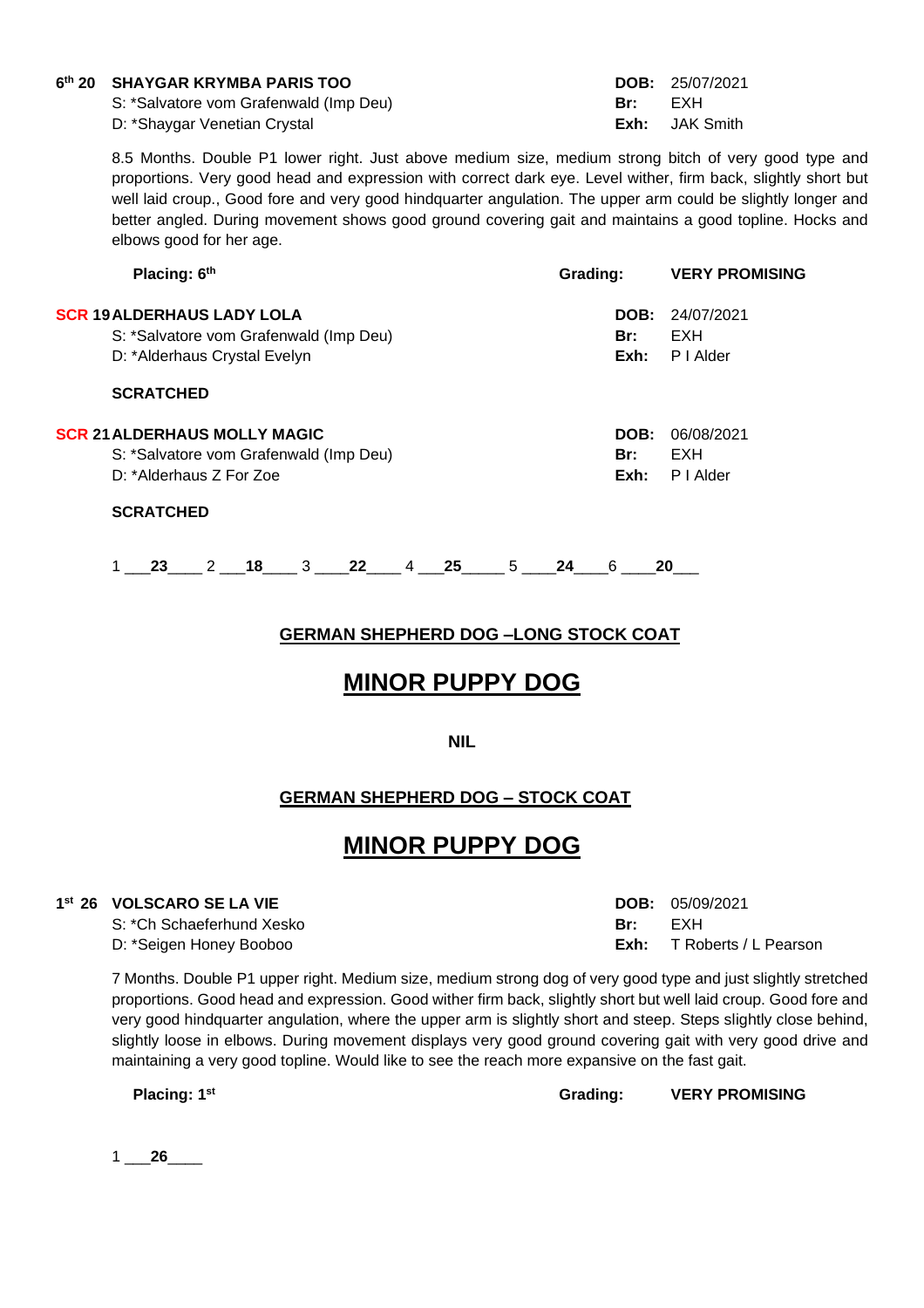### **GERMAN SHEPHERD DOG – LONG STOCK COAT**

# **PUPPY BITCH**

**NIL**

# **GERMAN SHEPHERD DOG – STOCK COAT**

# **PUPPY BITCH**

### **1 st 32 CHEVYVALE CLEARLY DEVINE DOB:** 16/06/2021

2<sup>nd</sup> 28

3<sup>rd</sup> 31

4<sup>th</sup> 29

S: \*Wulkano Uno Von Schnitzerteam (Imp Hun) AZ Ex **Br:** EXH D: Chevyvale Irresistibly Devine **Exh:** D J Auguste

10 Months. Well above medium size, medium strong, just slightly stretched bitch of very good type. Very good head and expression with dark eye. Good wither, firm back, good length and lay of croup. Very good fore and hindquarter angulation. The upper arm while of very good length is slightly steep. Good chest proportions, good breadth of thigh. Steps correct coming and going. Bitch showing very good ground-covering gait, very good reach and drive and maintains a good topline.

| Placing: 1 <sup>st</sup>                          | Grading | <b>VERY PROMISING</b>     |
|---------------------------------------------------|---------|---------------------------|
| nd 28 BRONBOREO KARMA                             |         | <b>DOB:</b> $24/04/2021$  |
| S: *Wulkano Uno Von Schnitzerteam (Imp Hun) AZ Ex | Br:     | B J Pereira & r Pritchard |
| D: *Bronboreo Vejaja                              | Exh:    | R Laubsch                 |

Almost 12 Months. Large, medium strong just slightly stretched bitch of very good type. Good head and expression with dark eye. Good wither firm back, slightly short, but well laid croup. Good fore and very good hindquarter angulation. The upper arm, while of very good length is steep. Hocks and elbows still to firm. During movement shows very good ground covering gait with very good reach and drive.

| Placing: $2nd$                   | Grading | <b>VERY PROMISING</b>   |
|----------------------------------|---------|-------------------------|
| rd 31 FREIDENTAL DAISY DUKES     |         | <b>DOB:</b> 12/06/2021  |
| S: Wulkano Uno von Schnitzerteam | Br:     | FXH                     |
| D: Maerceci Mischevious Rafferty |         | <b>Exh:</b> N Humphries |

10 Months. Above medium size, medium strong slightly stretched bitch of very good type. Very good head and expression with dark eye. Good wither, firm back, slightly short croup but is well laid. Good fore and very good hindquarter angulation. The upper arm is of good length but is slightly steep. Steps narrow front and rear, hocks and elbows still to firm. During movement, displays veery good ground covering gait, with very good drive and good reach, maintains a good topline.

| Placing: 3rd                           | Grading | <b>VERY PROMISING</b>  |
|----------------------------------------|---------|------------------------|
| <sup>th</sup> 29 ALDERHAUS KALENA      |         | <b>DOB:</b> 29/04/2021 |
| S: *Salvatore vom Grafenwald (Imp Deu) | Br:     | EXH                    |
| D: *Aimsway Ripepi                     | Exh:    | P Alder                |

Almost 12 Months. Well above medium size, medium strong, slightly stretched bitch of very good type. Good head and expression. Good wither firm back slightly short but well laid croup. Good fore, very good hindquarter angulation. The upper arm, while of very good length is slightly steep. Maximum chest proportions for her age. Steps slightly narrow front and rear. During movement, shows very good ground covering gait, maintains a very good topline and the reach should be more effective.

| Placing: 4 <sup>th</sup> | Grading | <b>VERY PROMISING</b> |
|--------------------------|---------|-----------------------|
|                          |         |                       |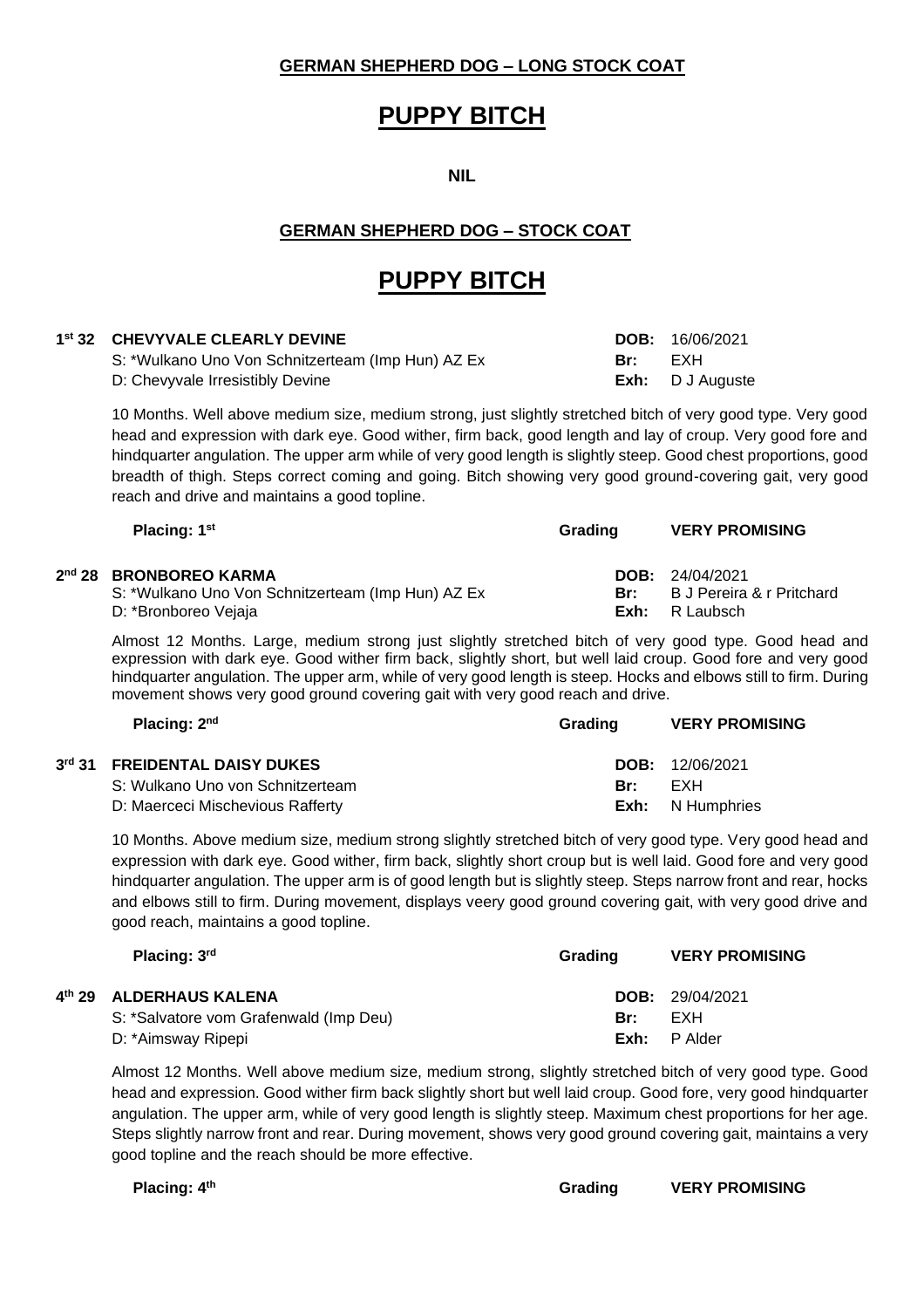### **5 th 30 FREINHAUF QUE LICENCE TOTHRILL DOB:** 09/05/2021

S: \*Umberto vom Bierstadter Hof (Imp Deu) **Br:** K R, R T & C A Knuckey

D: \*Freinhauf Jansz **Exh:** T Roberts / L Pearson

11 Months. Double P1 upper left. Large, strong, substantial bitch of very good type and just slightly stretched proportion. Very good head and expression with correct dark eye. Level wither, firm back, slightly short and just slightly steep croup. Good fore and very good hind quarter angulation. The upper arm, while of very good length is steep. Very good chest proportions. Steps slightly narrow front and rear. During movement, displays very good ground covering gait with a powerful drive and maintains a very good topline, Her reach at times could be more effective.

| Placing: 5th                                                                                                    | Grading             | <b>VERY PROMISING</b>                      |
|-----------------------------------------------------------------------------------------------------------------|---------------------|--------------------------------------------|
| <b>SCR 27 ALDERHAUS JADA JITZEE</b><br>S: *Salvatore vom Grafenwald (Imp Deu)<br>D: *Cerrah Pennies From Heaven | DOB:<br>Br:<br>Exh: | 19/04/2021<br>EXH<br>P Alder               |
| <b>SCRATCHED</b>                                                                                                |                     |                                            |
| <b>SCR 33 ICCARA NEVER HERE NOR THERE</b><br>S: Umberto vom Bierstadter Hof<br>D: Iccara Sensation              | DOB:<br>Br:<br>Exh: | 16/06/2021<br>EXH<br>CMailata / S Woollard |
| <b>SCRATCHED</b>                                                                                                |                     |                                            |
| SCR 34 GRANDWEST QUEEN KAYLA<br>S: *Wulkano Uno Von Schnitzerteam (Imp Hun) AZ Ex<br>D: Grandwest Queen Bee     | DOB:<br>Br:<br>Exh: | 12/07/2021<br>Grandwest<br>D & C Willis    |
| <b>SCRATCHED</b>                                                                                                |                     |                                            |

1 \_\_\_**32**\_\_\_\_ 2 \_\_\_**28**\_\_\_\_ 3 \_\_\_\_**31**\_\_\_\_ 4 \_\_\_**29**\_\_\_\_\_ 5 \_\_\_\_**30**\_\_\_\_

# **GERMAN SHEPHERD DOG – LONG STOCK COAT**

# **PUPPY DOG**

### **1 st 35 FREIDENTAL HAIRY MACLARY DOB:** 12/06/2021

S: Wulkano Uno von Schnitzerteam **Br:** EXH D: Maerceci Mischevious Rafferty **Exh:** N Humphries

10 Months. Above medium size, strong dog of very good type and slightly stretched proportions. Very good masculine head and expression with correct dark eye. Good wither, firm back, good length and lay of croup. Very good fore and hindquarter angulation. Very good chest proportions. Steps slightly close behind, still slightly loose in elbows. During movement, displays very good ground covering gait, with powerful drive and very good reach and maintains a very good topline. Impressive for age.

**Placing: 1st Grading VERY PROMISING**

1 \_\_\_**35**\_\_\_\_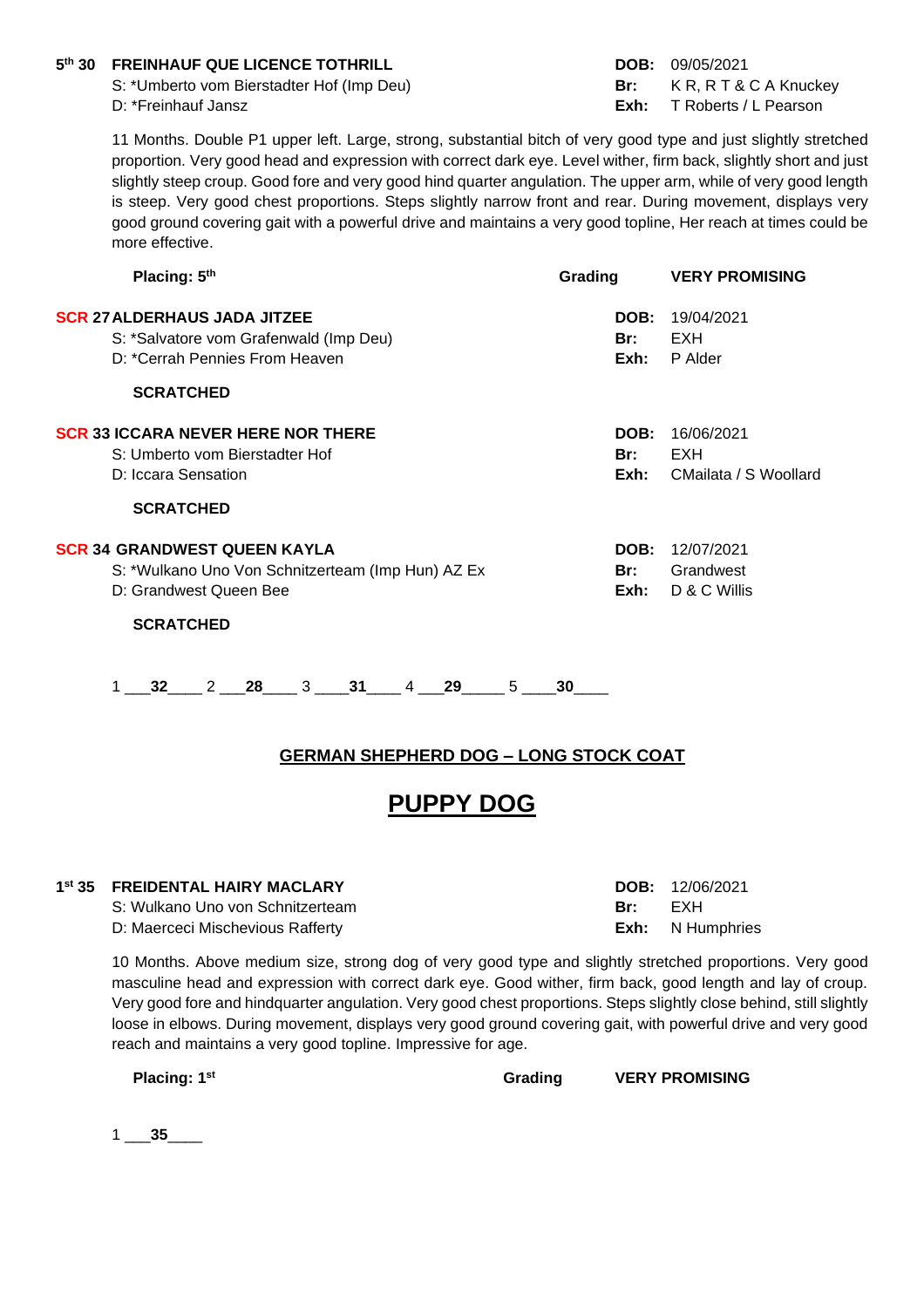### **GERMAN SHEPHERD DOG - STOCK COAT**

# **PUPPY DOG**

### **1 st 38 CHEVYVALE COLT DOB:** 16/06/2021

S: \*Wulkano Uno Von Schnitzerteam (Imp Hun) AZ Ex **Br: Br:** EXH D: \*Chevyvale Irresistibly Devine **Exh:** D J Auguste

10 Months. Just above medium size, medium strong, just slightly stretched dog of very good type. Well pigmented. Very good head and expression. Good wither, firm back, slightly short but well laid croup. Good fore and very good hindquarter angulation. The upper arm is of very good length and just slightly steep. Steps correct behind, just slightly loose in elbows. During movement shows balanced far-reaching gait and maintains a very good topline. Impressive for his age.

| Placing: 1 <sup>st</sup>                                                                                        | Grading             | <b>VERY PROMISING</b>                             |
|-----------------------------------------------------------------------------------------------------------------|---------------------|---------------------------------------------------|
| SCR 36 BRONBOREO DEUCE DEL CORAZON<br>S: *Wulkano Uno Von Schnitzerteam (Imp Hun) AZ Ex<br>D: *Bronboreo Vejaja | DOB:<br>Br:<br>Exh: | 24/04/2021<br>B J Pereira & R Pritchard<br>M Dean |
| <b>SCRATCHED</b>                                                                                                |                     |                                                   |
| SCR 37 BRONBOREO PABLO ESCABAR<br>S: Umberto vom Bierstadter Hof<br>D: Seigen Nellie Melba                      | DOB:<br>Br:<br>Exh: | 02/06/2021<br>EXH<br>B J Pereira & R Pritchard    |
| <b>SCRATCHED</b>                                                                                                |                     |                                                   |

1 \_\_\_**38**\_\_\_\_

# **GERMAN SHEPHERD DOG – LONG STOCK COAT**

# **JUNIOR BITCH**

### **1 st 41 SMIKEN GIFTED ROSE DOB:** 19/02/2021

S: Iccara Brother In Arms **Br:** EXH D: Iccara Pandora Paragon **Exh:** S & N Smith

14 Months. 60.5 / 26.5

Double P1 Upper Left. Large, medium strong bitch of very good type and just slightly stretched proportions. Very good head and expression, correct dark eye. Good withers, firm back, slightly short but very well laid croup. Very good fore and hindquarter angulation, the upper arm while of very good length is just slightly steep. Steps correct front and rear, elbows to achieve final firmness. During movement, displays shows very good ground covering gait with balanced reach and drive.

| Placing: 1 <sup>st</sup>                                                               | Grading:      | <b>VERY GOOD</b>                           |
|----------------------------------------------------------------------------------------|---------------|--------------------------------------------|
| 2nd 39 BABYAWN MI GRACIE GRACE<br>S: Iccara Brother In Arms<br>D: Seigen Murphys Ziggy | Br:<br>Exh: . | <b>DOB:</b> $19/10/2020$<br>FXH<br>A Smith |

Almost 18 Months. 55.0 / 25.0

Small bitch of very good type and slightly stretched proportions. Very good head and expression, correct dark eye. Good wither, firm back, the croup while of good lay is slightly short. Good fore and very good hindquarter angulation. Good length of upper arm which is slightly steep. Steps slightly narrow behind, slightly loose in elbows. During movement shows very good ground covering gait with powerful drive and maintains a very good topline, however, the reach should be more expansive.

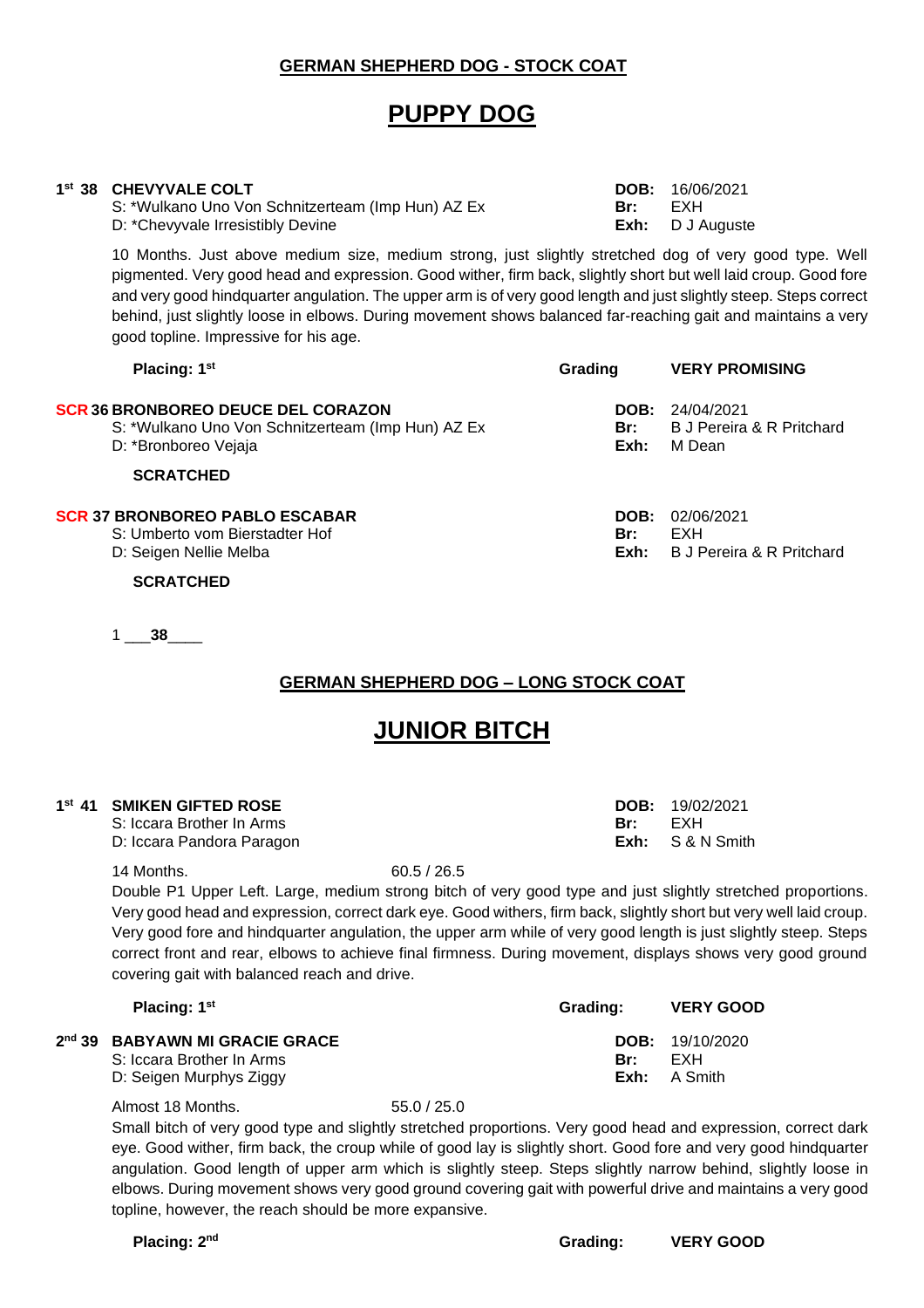#### 3<sup>rd</sup> 40 **rd 1000 EXATCHENS CEDRA DOB:** 23/01/2021<br>
S: Ch Jentol Angels Dynamo Jack AZ<br> **DOB:** 23/01/2021

S: Ch Jentol Angels Dynamo Jack AZ **Br: Br: Br: Br: Br: Br: Br: Br: Br: Br: Br: Br: Br: Br: Br: Br: Br: Br: Br: Br: Br: Br: Br: Br: Br: Br: Br: Br: Br: Br: Br:** D: Jentol Ginas Katchen AZ **Exh:** A Smith

15 Months. 56.0 / 28.0

Bitch of good type, medium strong, under medium size. Good head and expression with correct dark eye. Good wither firm back, good length and lay of croup. Stands east west in front. Good forequarter angulation where the upper arm is slightly short and slightly steep and where the foreleg is slightly short. Deep chest proportions. Very good hindquarter angulation. Steps narrow front and rear with loose pasterns. During movement, displays good ground covering gait with powerful drive. The wither should remain a higher and the reach should be more effective.

**Placing: 3**

**rd Grading VERY GOOD**

1 \_\_\_**41**\_\_\_\_ 2 \_\_\_**39**\_\_\_\_ 3 \_\_\_\_**40**\_\_\_\_

# **GERMAN SHEPHERD DOG – STOCK COAT**

# **JUNIOR BITCH**

| <sup>st</sup> 43 CHEVYVALE BIANNI |     | <b>DOB:</b> $22/10/2020$ |
|-----------------------------------|-----|--------------------------|
| S: *Albata Nicco                  | Br: | FXH                      |
| D: Freevale Irresistibly Yours    |     | <b>Exh:</b> D Auguste    |

Almost 18 Months. 61.0 cm / 28.5 cm

**1**

Large, medium strong slightly stretched bitch of very good type. Very good head and expression, correct dark eye. Good wither, firm back, good length and lay of croup. Very good fore and hindquarter angulation where the upper arm could be just slightly longer. Very good chest proportions. Steps slightly close behind, correct coming. During movement shows very good ground covering gait with balanced reach and drive

| Placing: $1st$                   | Grading: |                 | <b>VERY PROMISING</b>  |
|----------------------------------|----------|-----------------|------------------------|
| 2nd 45 ALDERHAUS IVY EVELYN (AI) |          | DOB: 27/11/2020 |                        |
| S: Django vom Team Panoniansee   | Br:      | FXH             |                        |
| D: Grandwest Winsome (AI)        | Exh:     |                 | I McIntosh / P I Alder |

16.5 Months. 61.0cm / 29.0 cm

Sable bitch, large, medium strong, slightly stretched bitch of very good type. Very good head and expression with dark eye. Good wither, firm back, very good length and lay of croup. Very good fore and hindquarter angulation, where the upper arm is of good length, but could be slightly better angled. Good chest proportions. Steps slightly close behind, correct in front. During movement shows very good ground covering gait with powerful drive and maintains a very good topline. The reach could be a little more expansive at the fast gait.

| Placing: 2 <sup>nd</sup>            | Grading: | <b>VERY PROMISING</b>    |
|-------------------------------------|----------|--------------------------|
| 3rd 42 SHEPROSE BEGGING FOR MERCY   |          | <b>DOB:</b> $22/01/2021$ |
| S: Xander vom Grabfeldgau (imp Deu) | Br:      | Sheprose Kennels         |
| D: Sheprose Team Mya                |          | <b>Exh:</b> A Smith      |

Almost 15 Months. 63.5 cm / 28.0cm

Very large, strong bitch of very good type and slightly stretched proportions. Very good head and expression, dark eye. Good wither firm back, very good length and lay of croup. Good fore and very good hindquarter angulation. The upper arm while of very good length is slightly steep. Steps slightly close behind, correct in front, elbows still to firm. During movement shows very good ground covering gait, powerful drive and maintains a very good topline The reach should be more expansive.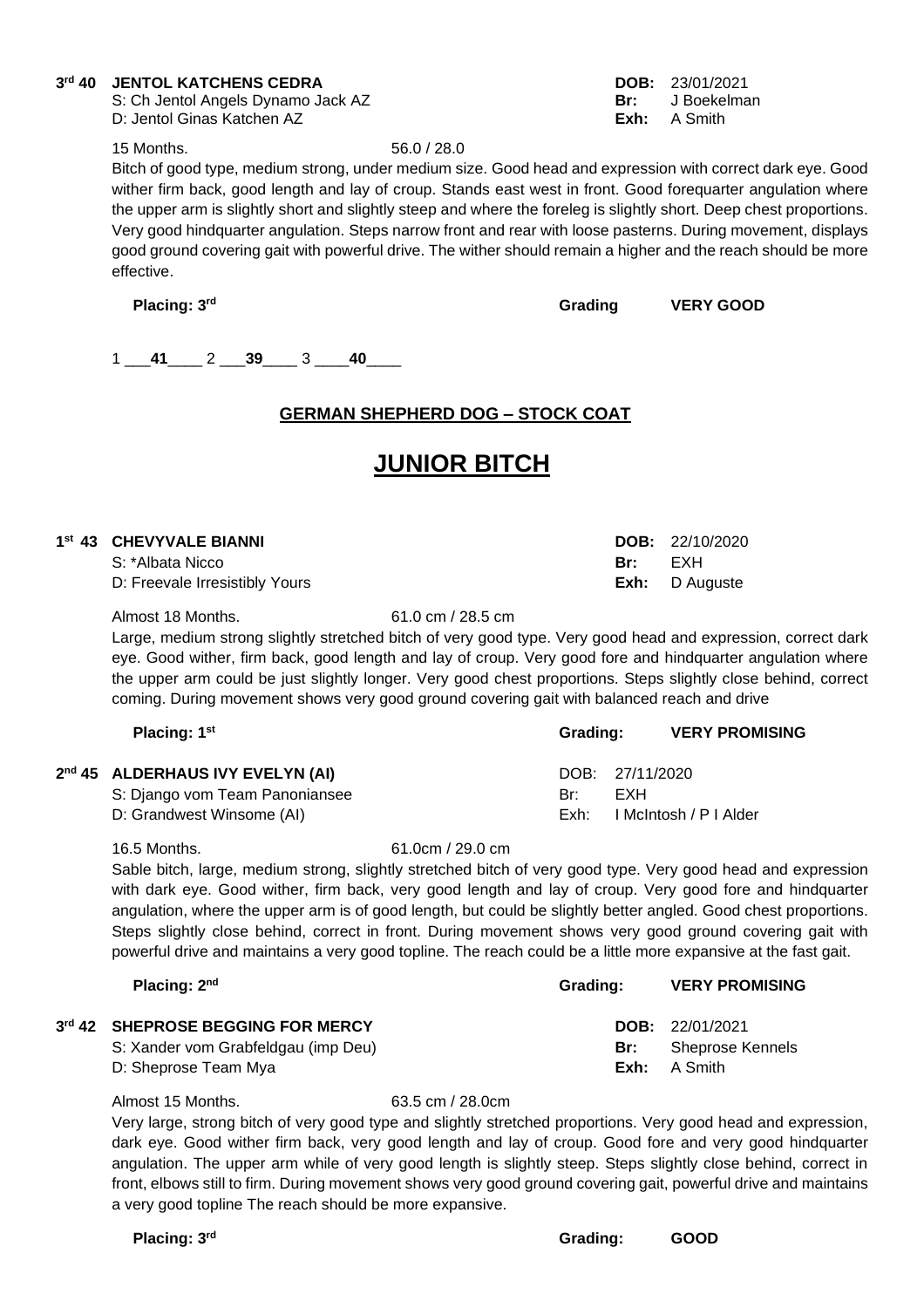#### **SCR 44 ADASHAD LAKOTA DOB:** 14/11/2020

S: \*Albata Nicco **Br:** EXH D: Friedental Miss Kendra Wilks **Exh:** S R & M Adams

### **SCRATCHED**

1 \_\_\_\_**43**\_\_\_ 2 \_\_\_**45**\_\_\_\_ 3 \_\_\_\_**42**\_\_\_\_

# **GERMAN SHEPHERD DOG – LONG STOCK COAT**

# **JUNIOR DOG**

**NIL**

# **GERMAN SHEPHERD DOG –STOCK COAT**

# **JUNIOR DOG**

**NIL**

# **GERMAN SHEPHERD DOG – LONG STOCK COAT**

# **INTERMEDIATE BITCH**

**NIL**

# **GERMAN SHEPHERD DOG –STOCK COAT**

# **INTERMEDIATE BITCH**

#### **1 st 47 CHEVYVALE ABSOLUTELY DEVINE** DOB: 02/10/2020

S: \*Albata Nicco Br: EXH

D: Chevyvale Irresistibly Devine **Exh:** D Auguste Exh: D Auguste

18.5 Months. 59.0 cm / 26.0cm

Double P1 upper left. Well above medium size, medium strong bitch, of very good type and slightly stretched proportions. Very good head and expression, correct dark eye. Good wither firm back, very good length and lay of the croup. Very good fore and hindquarter angulation, the upper arm could still be a fraction longer. Steps correct front and rear. During movement, displays very good balanced ground covering gait with balanced reach and drive.

**Placing: 1**

**st Grading: VERY PROMISING**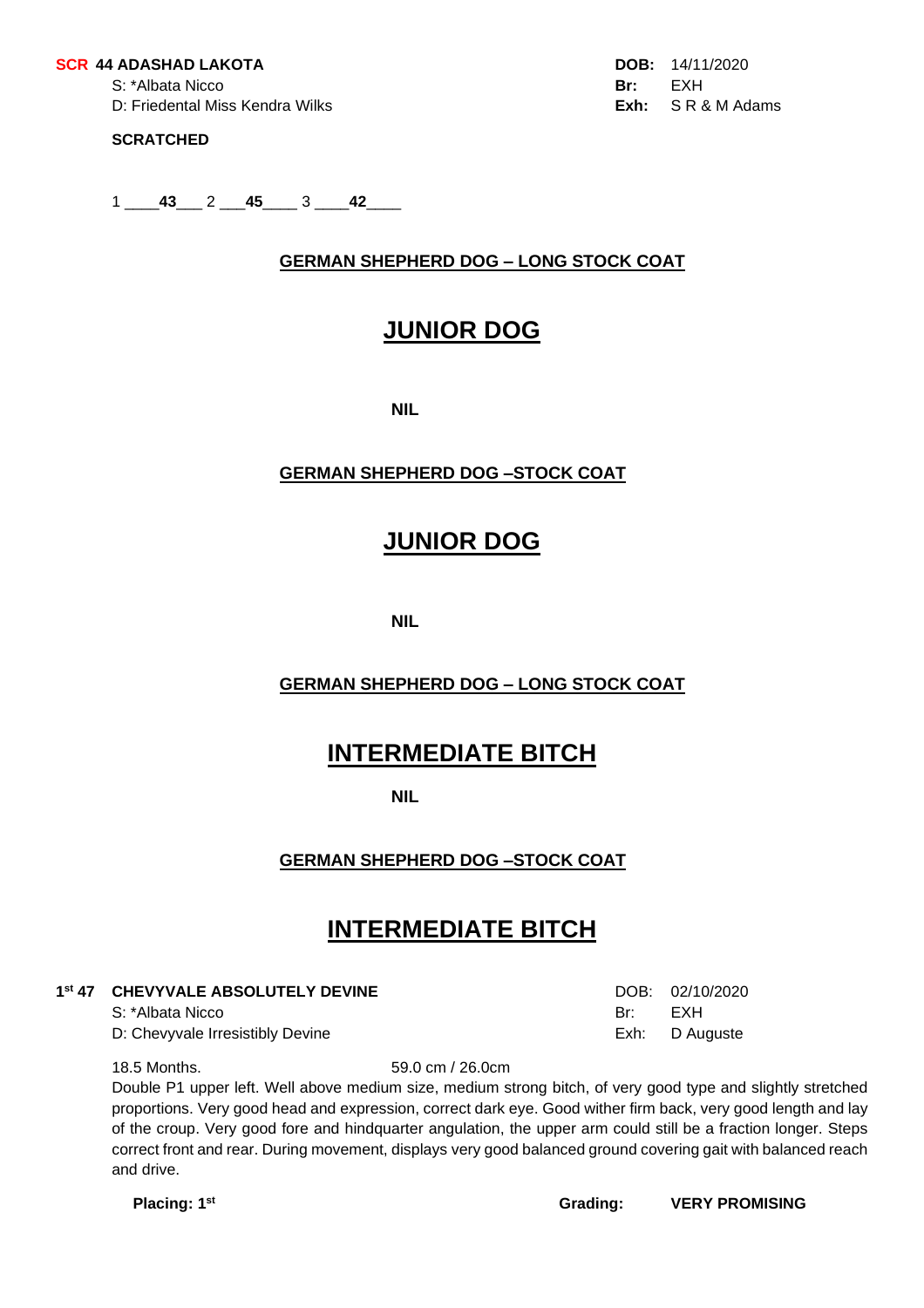#### **SCR 46VOLSCARO WHISPERS AZ DOB:** 28/09/2020

S: Hornemarks Ricco (Imp Swe) **Br:** EXH

### **Placing: SCRATCHED**

1 \_\_\_\_**38**\_\_\_

### **GERMAN SHEPHERD DOG – LONG STOCK COAT**

# **INTERMEDIATE DOG**

**NIL**

# **GERMAN SHEPHERD DOG – STOCK COAT**

# **INTERMEDIATE DOG**

**NIL**

# **GERMAN SHEPHERD DOG – LONG STOCK COAT**

# **OPEN BITCH**

### **1 st 48 EROICA OLIETTA (AI)** AZ **DOB:** 03/04/2020

S: Kaperville Obsidian **Britannic Communist Communist Communist Communist Communist Communist Communist Communist Communist Communist Communist Communist Communist Communist Communist Communist Communist Communist Communis** D: Eroica Humphrey **Exh:** S & N Smith / K Leonard

24.5 Months. 60.5 cm / 27.5 cm

Large, strong substantial bitch of very good type and slightly stretched proportions. Very good head and expression with correct dark eye. High withers, firm back, slightly short, well laid croup. Very good fore and hindquarter angulation. The upper arm is of very good length, but just slightly steep. Steps correct front and rear. During movement shows very good ground covering gait with very good reach and drive and maintains a very good topline

| Placing: 1 <sup>st</sup>                                                                                                            | Grading:    | <b>EXCELLENT MERIT</b>                                                     |
|-------------------------------------------------------------------------------------------------------------------------------------|-------------|----------------------------------------------------------------------------|
| 2nd 49 *Dual CH (T) GLENBALA AMBITIOUS DREAM TSDX RN<br>S: *Djambo vom Fichtenschlag VA (imp Deu)<br>D: Ch Glenbala Ambitious Witch | Br:<br>Exh: | <b>DOB:</b> $3/10/2017$<br>G & K Greaorv<br>I Heard/K Pearce/G & K Gregory |
|                                                                                                                                     |             |                                                                            |

4 Years 6.5 Months. 61.0 cm / 28.0 cm Large, medium strong, slightly stretched bitch of very good type. Very good head and expression with correct dark eye. Good wither, firm back, very good length and lay of the croup. Very good fore and hindquarter angulation and the upper arm while of very good length is just slightly steep. Maximum depth of chest proportions. Steps correct front and rear. During movement shows very good ground covering gait with powerful drive maintains a very good topline. The reach should be more expansive at the fast gait.

Placing: 2<sup>nd</sup>

 **Grading: EXCELLENT**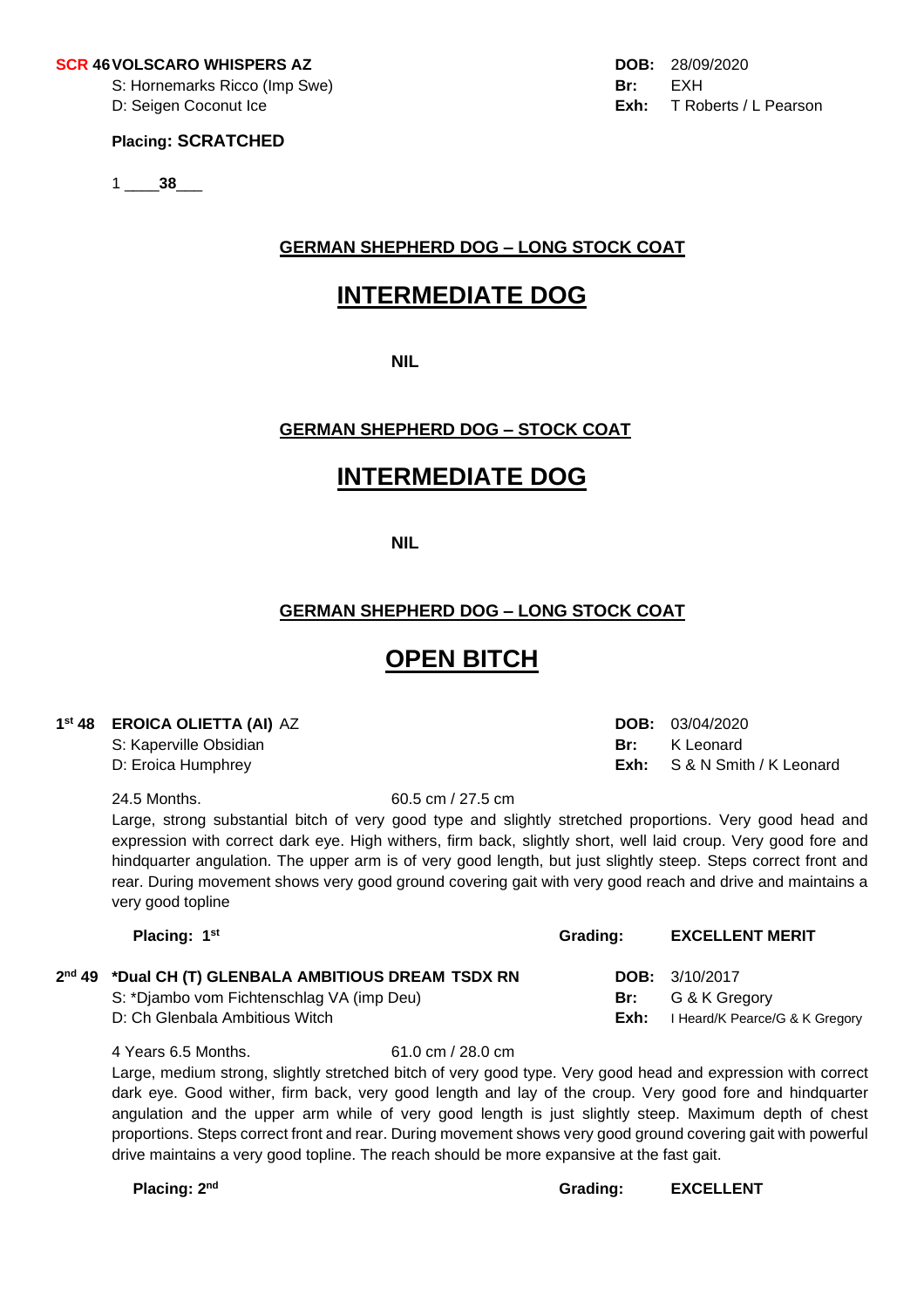### **3 rd 50 CH LAWINE DIAMOND ESSENCE AZ DOB:** 23/07/2019

S: Iliano von Juvenisty (imp NDL) **Br:** PR & DJ Smith D: Ch Lawine Takira **Exh:** SJ Smith

2 Years 9 Months. 61.0 cm / 26.5 cm

Large strong substantial bitch of very good type and slightly stretched proportions. Strong head, correct dark eye. Good wither, firm back, good length and lay of the croup. Very good fore and hindquarter angulation. Upper arm could be slightly longer and slightly better laid. Good chest proportions. Steps correct front and rear. During movement, shows very good ground covering movement, she mains a good topline and has a very good drive. The reach should be more effective. Presented slightly out of condition.

**Placing: 3**

**rd Grading: EXCELLENT**

1 \_\_\_\_**48**\_\_\_ 2 \_\_\_**49**\_\_\_\_ 3 \_\_\_\_**50**\_\_\_\_

# **GERMAN SHEPHERD DOG – STOCK COAT**

# **OPEN BITCH**

| 1st 55 MAERCECI MISCHEVIOUS RAFFERTY |     | <b>DOB:</b> $29/10/2018$ |
|--------------------------------------|-----|--------------------------|
| S: *Schaeferhund Raphael Ex.M        | Br: | FXH                      |
| D: Seigen Pure Bliss                 |     | Exh: C Baker             |

3 Years 5.5 Months 61.0 cm / 27.0 cm

Standing at the maximum of size, large, strong, substantial bitch of very good type and stretched proportions. Very good head and expression, correct dark eye. High withers, firm back, very good length and lay of croup. Very good fore and hindquarter angulation where the upper arm could be just a fraction longer and better angled. Steps correct front and rear. Very good chest proportions. During movement, displays very good far reaching, ground covering gait with powerful drive and very good reach while maintaining a very good topline.

| Placing: 1 <sup>st</sup>      | Grading: | <b>EXCELLENT MERIT</b>   |
|-------------------------------|----------|--------------------------|
| 2nd 56 BRONBOREO ADRIANNA     |          | <b>DOB:</b> $22/04/2019$ |
| S: *Schaeferhund Rafael Ex.M) | Br:      | Pereira / Pritchard      |
| D: Seigen Hayos Asha          |          | <b>Exh:</b> CAT Ellis    |

#### Almost 3 Years. 61.0 cm / 28.0 cm

Standing at the maximum limit of size. Large, strong substantial bitch of very good type and stretched proportions. Very good head and expression with correct dark eye. High wither firm back just slightly short but well laid croup. Very good fore and hindquarter angulation. The upper arm while of very good length is slightly steep. Good chest proportions. Steps correct front and rear. During movement, displays very good ground covering gait with powerful reach and drive.

| Placing: $2nd$                       | Grading: | <b>EXCELLENT MERIT</b>   |
|--------------------------------------|----------|--------------------------|
| 3rd 53 *CERRAH PENNIES FROM HEAVEN   |          | <b>DOB:</b> $24/04/2018$ |
| S: Ch Volscaro Lenton Brae CCD RN ET | Br:      | - S Mucco                |
| D: Beychief Cupids Destiny           |          | <b>Exh:</b> PI Alder     |

Almost 4 Years. 59.5 cm / 27.5 cm

Large, medium strong, slightly stretched bitch of very good type and pigmentation. Strong feminine head, correct dark eye. Good wither, firm back, very good length and lay of the croup. Very good fore and hindquarter angulation, the upper arm could be still slightly longer and better angled. Very good chest proportions. Steps correct front and rear. During movement shows very good ground covering gait with balanced reach and drive maintains a very good topline. Occasionally the reach could be more expansive at the fast gait.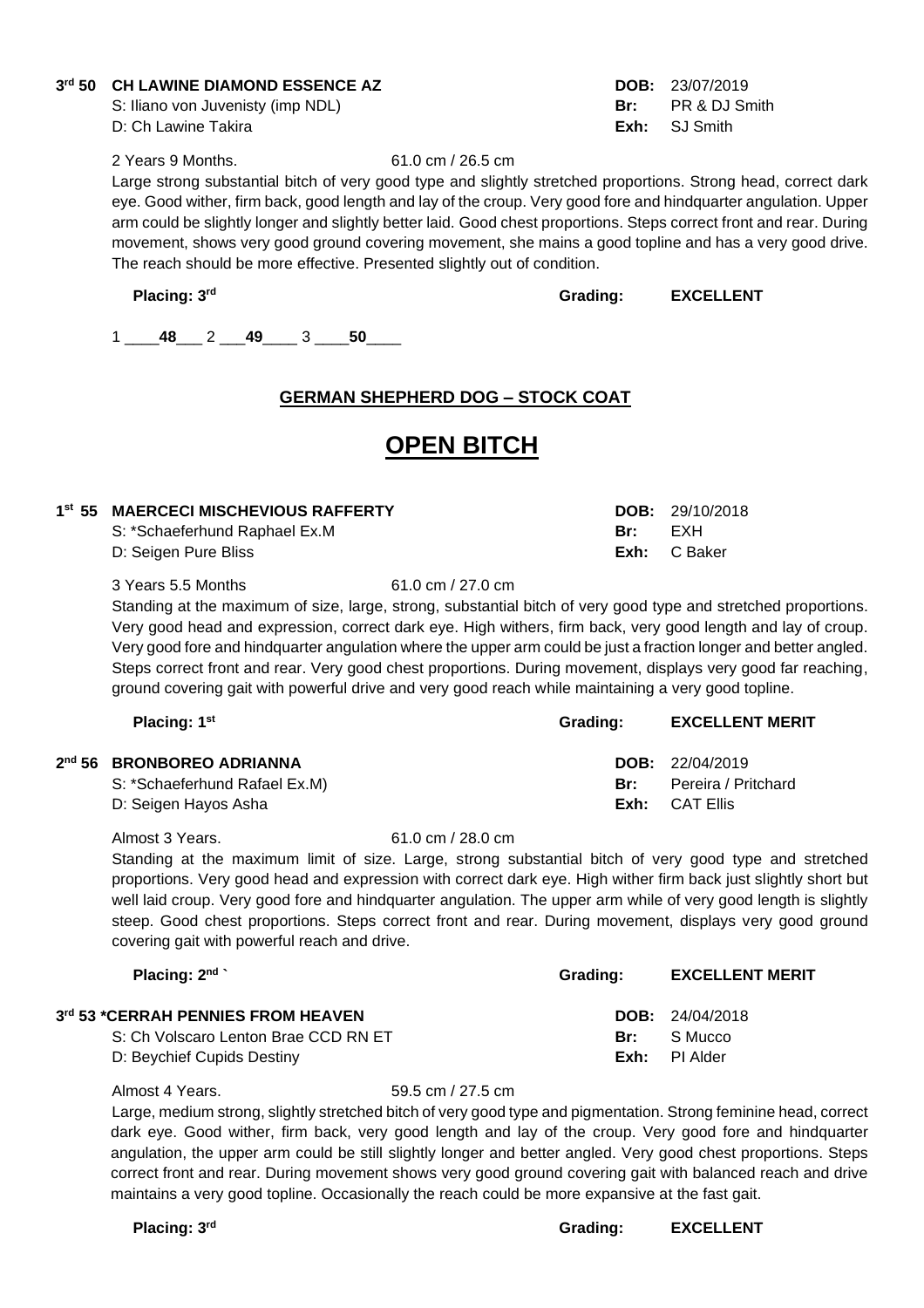### **4 th 54 SABARANBURG SENECA AZ DOB:** 2/06/2018

S: \*Ch Seigen Suris Alfie AZ Ex.M **Br:** EXH D: \*Sabaranburg Purple Haze Ex **Exh:** B & L Lubbock

3 Years 10.5 Months. 61.0 cm / 28.5cm

Large, medium strong, slightly stretched bitch of very good type. Very good head and expression, correct dark eye. Level wither firm back, slightly short but well laid croup. Very good fore and hind quarter angulation. The upper arm, while of very good length is slightly steep. Good chest proportions. Steps correct front and rear. During movement, displays very good ground covering gait, maintains a very good topline, has powerful drive, the reach could be more expansive at the fast gait.

| Placing: $4th$                              | Grading: | <b>EXCELLENT</b>         |
|---------------------------------------------|----------|--------------------------|
| 5th 51 *SHAYGAR VENETIAL KRYSTAL            |          | <b>DOB:</b> $18/06/2016$ |
| S: *Giotto di Fossombrone IPO3 (Imp Ita) Ex | Br:      | FXH                      |
| D: *Shaygar Fallon Ex                       | Exh:     | JAK Smith                |

5 Years 10 Months 57.5 cm / 27.5 cm

Medium size, medium strong, slightly stretched bitch of very good type. Very good head and expression with correct dark eye. Good wither, firm back, slightly short but well laid croup. Very good fore and hindquarter angulation where the upper arm should be slightly longer and better angled. Maximum depth of chest proportions. Steps slightly narrow behind. During movement shows a very good ground covering gait. Maintains a good wither height, has a powerful drive however the reach should be more effective at the fast gait.

| Placing: $5th$                                                  | Grading: |                                | <b>EXCELLENT</b> |
|-----------------------------------------------------------------|----------|--------------------------------|------------------|
| <sup>th</sup> 58 SABARANBURG VIVACIOUS<br>S: *Sabaranburg Rosko | Br:      | DOB: 28/12/2019<br>Sabaranburg |                  |
| D: Sabaranburg Quintessence                                     | Exh:     |                                | B & L Lubbock    |

2 Years 3.5 Months. 60.0 cm / 27.0 cm

**6**

Large, medium strong bitch of correct proportions and very good type. Very good head and expression and correct dark eye. Level wither, firm back, slightly short, slightly steep croup, good fore and very good hindquarter angulation. The upper arm while of very good length is slightly steep. Steps slightly narrow both front and rear. During movement, shows very good ground covering gait with good drive and where the reach should be more expansive at the fast gait.

| Placing: $6th$                 | Grading: | <b>EXCELLENT</b>         |
|--------------------------------|----------|--------------------------|
| 7th 57 VOLSCARO BABY SPICE     |          | <b>DOB:</b> $16/05/2019$ |
| S: *Hornemarks Ricco (Imp Swe) | Br:      | T Roberts & L Pearson    |
| D: Volscaro Classic Porscha    | Exh:     | L Cowell                 |

#### 35 Months. 61.0 cm / 28.0 cm

Large, strong, substantial bitch of very good type and correct proportions. Very good head and expression with correct dark eye. Level wither, firm back, slightly short slightly steep croup. Good fore and very good hindquarter angulation where the upper arm should be slightly longer and better angled. Very good breadth of thigh, short hocks. Steps correct front and rear. During movement, displays very good ground covering gait with powerful drive where the wither should remain higher and the reach should be more expansive at the fast gait.

| Placing: 7th                             | Grading: | <b>EXCELLENT</b> |
|------------------------------------------|----------|------------------|
| <b>SCR 52 SABARANBURG REIKKI</b>         |          | DOB: 03/09/2017  |
| S: *UK Ch Conbhairean Freddie (imp UK)   | Br:      | FXH              |
| D: *Boney M vom Bad Walde IPO2 (imp Deu) | Exh:     | B & L Lubbock    |

### **SCRATCHED**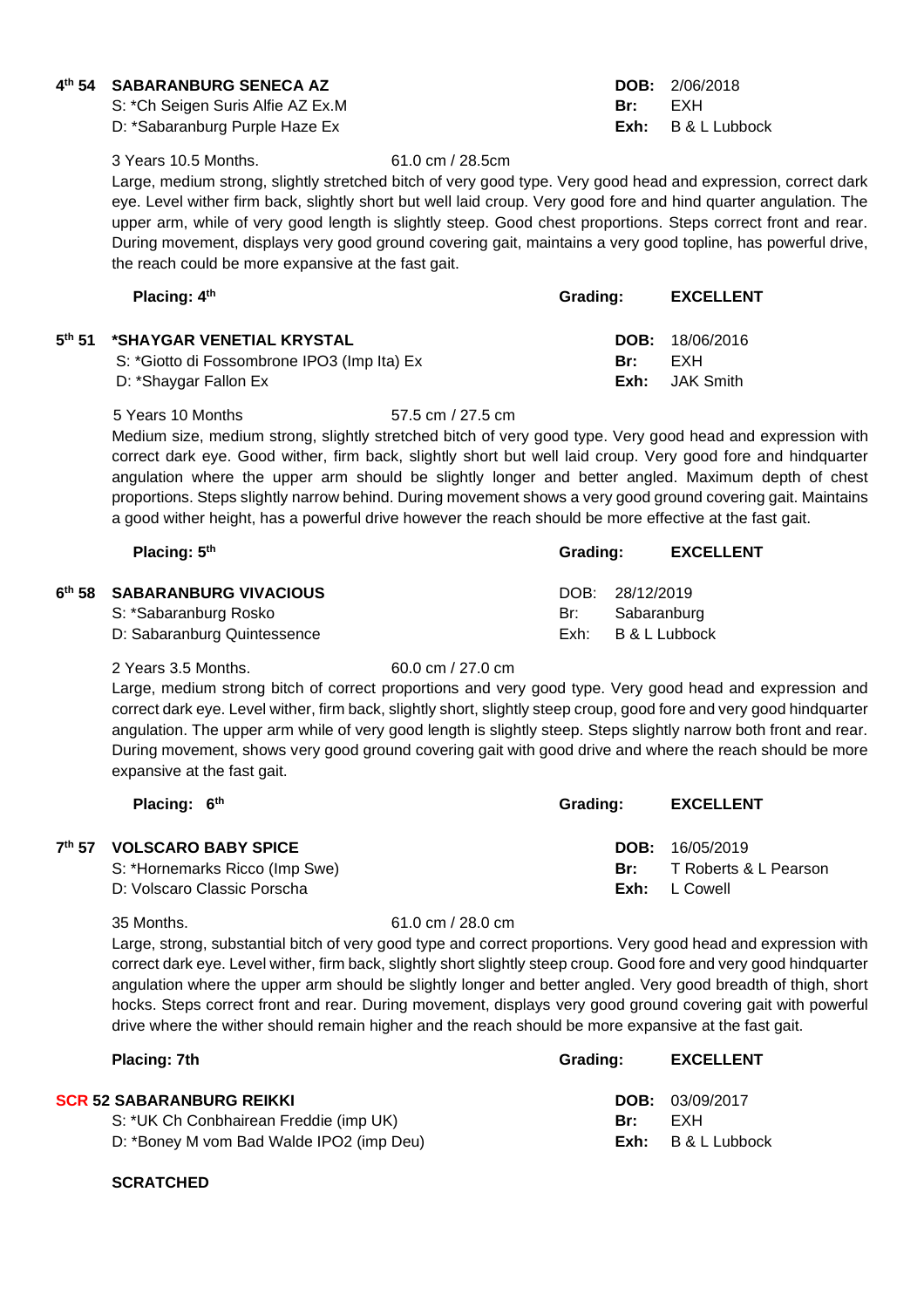#### **SCR 59 GEWALT DOMINO** DOB: 04/02/2020

S: Gewalt Tennessee Drummer (AI) and Br: Gewalt Kennels

D: Kaperville A Sassy Woman **Exh:** T Roberts

#### **SCRATCHED**

1 \_\_\_\_**55**\_\_\_ 2 \_\_\_**56**\_\_\_ 3 \_\_\_**53**\_\_\_ 4 \_\_\_**54**\_\_\_ 5 \_\_\_\_**51**\_\_\_\_ 6 \_\_\_\_**58**\_\_\_\_ 7 \_\_\_\_**57**\_\_\_\_

### **GERMAN SHEPHERD DOG – LONG STOCK COAT**

# **OPEN DOG**

#### $1^{st} 61$ **st 61** \***SABARANBURG SKYWALKER AZ DOB:** 2/06/2018

S: \*Ch Seigen Suris Alfie AZ Ex.M **Br:** EXH

D: \*Sabaranburg Purple Haze Ex **Exh:** B&L Lubbock

3 Years 10.5 Months. 65.5 cm / 30.0 cm

Large, strong, substantial male of slightly stretched proportions and very good type. Very good masculine head and expression, correct dark eye. Good withers, firm back, slightly short but well laid croup. Very good fore and hindquarter angulation, the upper arm while of very good length is just slightly steep. Good chest proportions. Steps correct front and rear. During movement shows very good ground covering gait with balanced reach and drive and maintains a very good topline.

| Placing: 1 <sup>st</sup>                                            | Grading: | <b>EXCELLENT MERIT</b>             |
|---------------------------------------------------------------------|----------|------------------------------------|
| 2 <sup>nd</sup> 62 ICCARA BROTHER IN ARMS<br>S: *Bluemax Tiger Town | Br.      | <b>DOB:</b> $26/11/2018$<br>FXH    |
| D: Iccara Bad Habit                                                 |          | <b>EXH:</b> C Mailata & S Woollard |

#### 3 Years 5 Months. 64.5 cm / 30.0cm

Large, medium strong, stretched dog of very good type. Very good head and expression with correct dark eye. Level wither, firm back, very good length and lay of the croup. Very good fore and hindquarter angulation, the upper arm while of good length could be better angled. Maximum depth of chest proportions. Steps correct front and rear. During movement, shows very good ground covering movement with powerful drive, the reach could be more expansive at the fast gait while maintaining a very good topline.

| Placing: 2 <sup>nd</sup>             | Grading: | <b>EXCELLENT</b>    |
|--------------------------------------|----------|---------------------|
| <b>SCR 60 ELKALA ROYAL LOGAN</b>     |          | DOB: 03/04/2020     |
| S: *Ch Volscaro Lenton Brae CD RE ET | Br:      | E Kohler            |
| D: Elkala Aryas Game On              |          | <b>EXH:</b> J Raven |

**SCRATCHED**

1 \_\_\_**61**\_\_\_\_ 2 \_\_\_\_**62**\_\_\_\_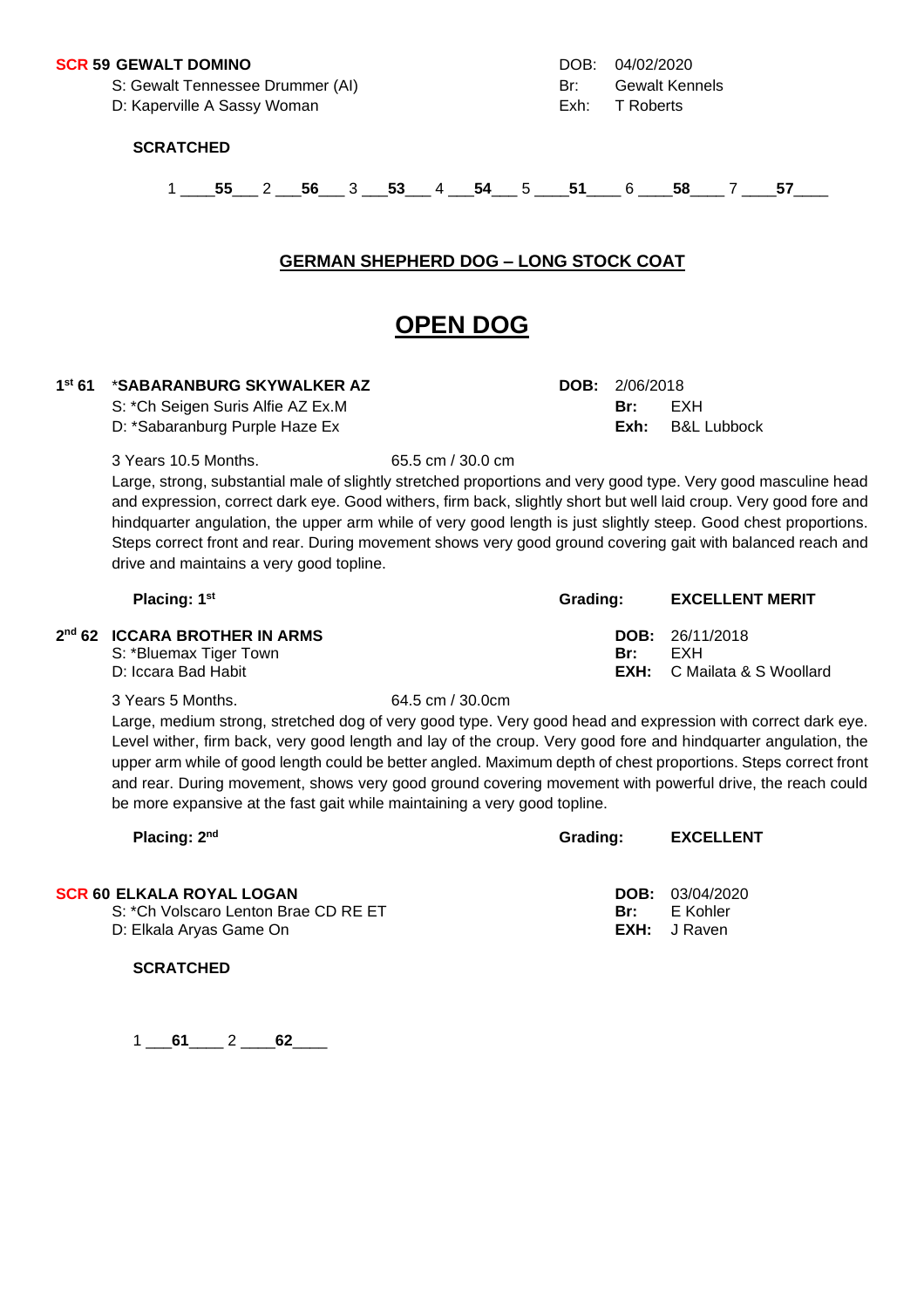### **GERMAN SHEPHERD DOG – STOCK COAT**

# **OPEN DOG**

# **1 st 64 \*SABARANBURG ROSKO DOB:** 03/09/2017

S: \*UK Ch Conbhairean Freddie (Imp UK) **Br:** EXH D: \*Boney M vom Bad Walde IPO2 (Imp Deu) **Exh:** B & L Lubbock

4 Years 7.5 Months. 66.0 cm / 31.5 cm

Standing at the maximum height, large, medium strong, just slightly stretched dog of very good type. Very good head and correct dark eye. High wither, firm back, with a slight peak. Slightly short, but well laid croup. Very good fore and hindquarter angulations, where the upper arm is of good length, but slightly steep. Very good chest proportions. Steps narrow behind, correct in front. During movement, shows very good ground covering gait, maintains a good topline with a balanced reach and drive.

| Placing: 1 <sup>st</sup>                    | Grading: | <b>EXCELLENT</b>         |
|---------------------------------------------|----------|--------------------------|
| 2nd 63 *CH SHAYGAR VENETIAN TRU BLUE        |          | <b>DOB:</b> $18/06/2016$ |
| S: *Giotto di Fossombrone IPO3 (Imp Ita) Ex | Br:      | JAK Smith                |
| D: *Shaygar Fallon Ex                       |          | $Exh: L$ Cowell          |

5 Years 10 Months. 65.0 cm / 33.0 cm Large, strong substantial dog of slightly stretched proportions. Very good masculine head and expression with correct dark eye. Level wither, firm back, slightly short but well laid croup. Good fore and very good hindquarter angulations where the upper arm is slightly short and should be better angled. Maximum depth of chest proportions. Steps correct front and rear. During movement, shows very good ground covering gait, however he fails to maintain a good wither height and falls slightly on the forehand. He has a very good drive, reach could be slightly more expansive. Presented in heavy condition.

| Placing: 2 <sup>nd</sup>                                                                       | Grading:    | <b>EXCELLENT</b>                                 |
|------------------------------------------------------------------------------------------------|-------------|--------------------------------------------------|
| <b>SCR 65*SALVATORE VOM GRAFENWALD (Imp Deu) IPO1</b><br>S: *Mars von Aurelius IPO2            | Br:         | <b>DOB:</b> $12/03/2018$<br>W Bauer              |
| D: *Lila y Haus Thalie IPO2                                                                    | Exh:        | P I Alder                                        |
| <b>SCRATCHED</b>                                                                               |             |                                                  |
| <b>SCR 66TEAM BERN TIGER OF SWEDEN</b><br>S: *Willy vom Kuckucksland<br>D: Wallis vom Bad-Boll | Br:<br>Exh: | DOB: 21/10/2019<br>P Schorling<br>S & L Woollard |

**SCRATCHED**

1 64 2 63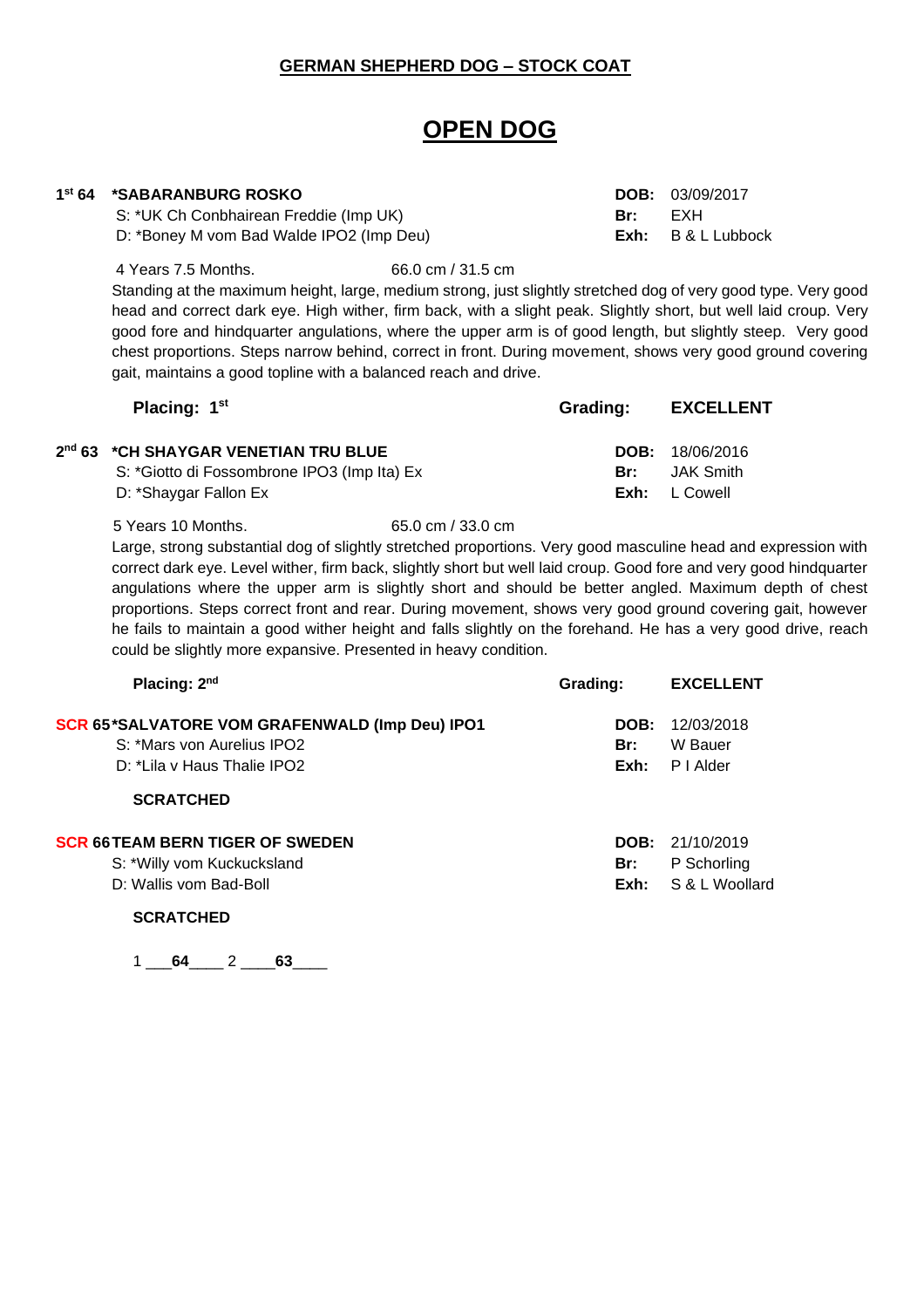# **MEMBERS COMPETITION RESULTS SHEET**

# **SBE RESULTS LONG STOCK COAT**

| <b>BABY PUPPY BITCH</b>    | 3  | <b>WOHLSTAND DAKOTA</b>         |
|----------------------------|----|---------------------------------|
| <b>BABY PUPPY DOG</b>      | 13 | <b>WOHLSTAND ANAKI</b>          |
| <b>MINOR PUPPY BITCH</b>   | 17 | <b>BABYAWN BEAUTY SUNDAE</b>    |
| <b>MINOR PUPPY DOG</b>     |    |                                 |
| <b>PUPPY BITCH</b>         |    |                                 |
| <b>PUPPY DOG</b>           | 35 | <b>FRIEDENTAL HAIRY MACLARY</b> |
| <b>JUNIOR BITCH</b>        | 41 | <b>SMIKEN GIFTED ROSE</b>       |
| <b>JUNIOR DOG</b>          |    |                                 |
| <b>INTERMEDIATE BITCH</b>  |    |                                 |
| <b>INTERMEDIATE DOG</b>    |    |                                 |
| <b>OPEN BITCH</b>          | 48 | *EROICA OLIETTA                 |
| <b>OPEN DOG</b>            | 61 | *SABARANBURG SKYWALKER          |
|                            |    |                                 |
| <b>STATE VICE SEIGERIN</b> |    |                                 |
| <b>STATE SEIGERIN</b>      | 48 | *EROICA OLIETTA                 |
| <b>STATE VICE SEIGER</b>   |    |                                 |
| <b>STATE SEIGER</b>        | 61 | *SABARANBURG SKYWALKER          |

# **SBE RESULTS STOCK COAT**

| <b>BABY PUPPY BITCH</b>  | 9  | <b>VOLSCARO NUNNAYABIZNIS (AI)</b> |
|--------------------------|----|------------------------------------|
| <b>BABY PUPPY DOG</b>    | 15 | <b>VOLSCARO GHOST</b>              |
| <b>MINOR PUPPY BITCH</b> | 23 | <b>JARRAHHAUS PAINT IT BLACK</b>   |
| <b>MINOR PUPPY DOG</b>   | 26 | <b>VOLSCARO SE LA VIE</b>          |
| <b>PUPPY BITCH</b>       | 32 | <b>CHEVYVALE CLEARLY DEVINE</b>    |
| <b>PUPPY DOG</b>         | 38 | <b>CHEVYVALE COLT</b>              |
| <b>JUNIOR BITCH</b>      | 43 | <b>CHEVYVALE BIANNI</b>            |